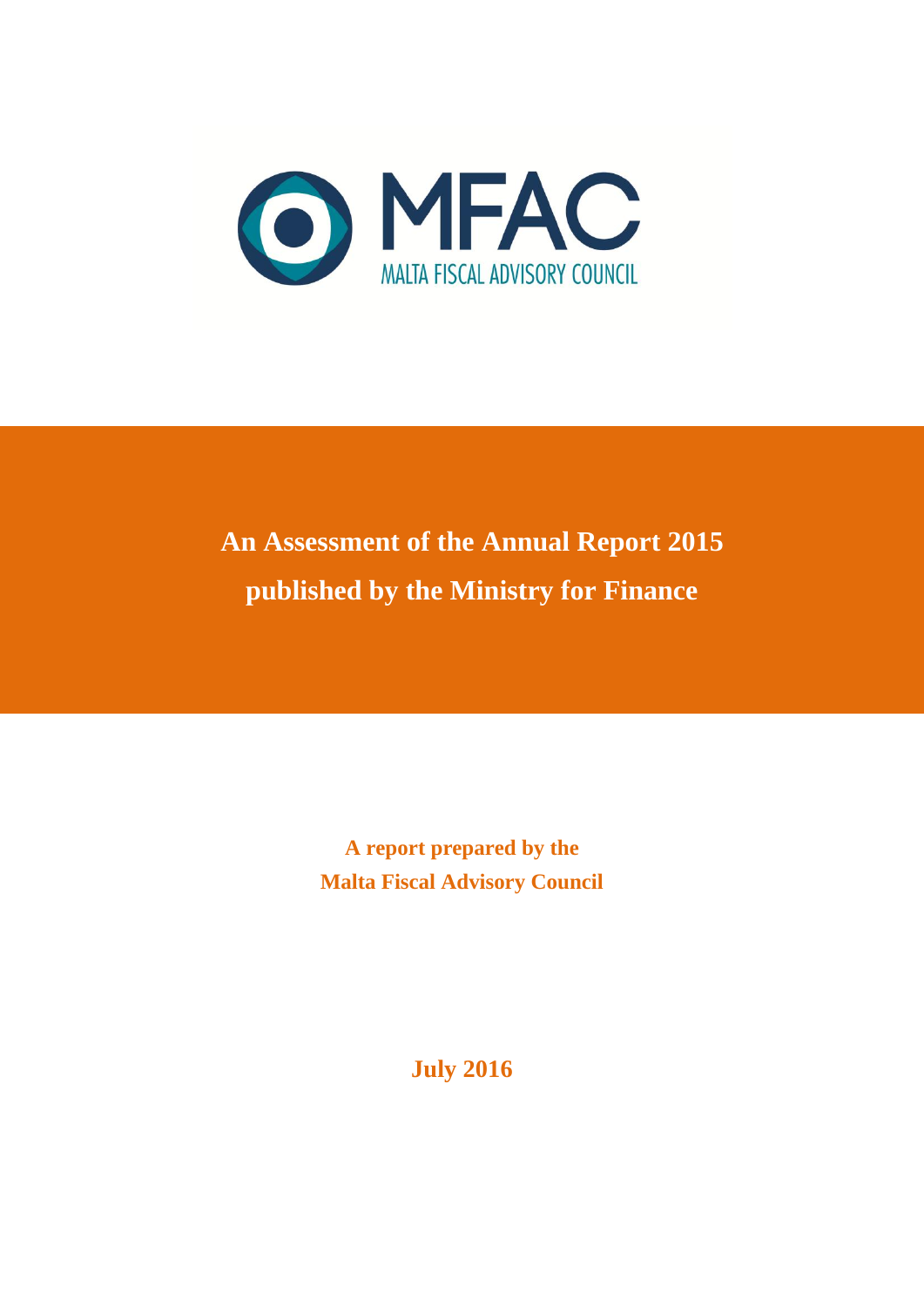

Pope Pius V Street Valletta VLT 1041, Malta<br>T: +356 2247 9200 Fax: +356 2122 1620 info.mfac@gov.mt www.mfac.gov.mt

29 July 2016

The Hon Prof Edward Scicluna B.A. (Hons) Econ, M.A. (Toronto), Ph.D (Toronto), D.S.S (Oxon) MP Minister for Finance Maison Demandols South Street Valletta VLT 2000

Dear Minister

# **LETTER OF TRANSMITTAL**

In terms of Article 13 of the Fiscal Responsibility Act, 2014 (Cap 534), I have the honour to present the overall assessment by the Malta Fiscal Advisory Council (MFAC) of the 2015 Annual Report 2015 published by the Ministry for Finance on 30 June 2016.

The Council notes that in 2015 both nominal and real GDP growth rates were significantly higher than originally anticipated in the Budget for 2015 and in the 2015 – 2018 Update of Stability Programme. Such buoyant economic conditions contributed to higher-thananticipated tax revenues. On the other hand, since a substantial amount of EU funds which were due for 2015, were not yet received by the end of the year, non-tax revenues were below target. This delayed receipt of EU funds impacted significantly the Consolidated Fund which thus recorded a deficit which was  $\epsilon$ 79.7 million, or 51%, larger than originally planned, when measured on a cash basis.

However, this delayed receipt of EU funds did not impact the general government balance measured according to the ESA, since according to this accrual-based statistical framework, such EU funds can be imputed, and thus included with the government revenues for 2015. As a result, the headline fiscal deficit-to-GDP ratio contracted from 2.0% in 2014 to 1.5% in 2015. The Council welcomes the fact that this was a slightly better turnout than the 1.6% deficit originally targeted. However, the Council notes that the headline improvement in public finances could have been even stronger, in the absence of expenditure slippages in certain areas. The Council acknowledges the current practice whereby the expenditure projections prepared by the Ministry for Finance serve as a cap on approved expenditure. However, the Council considers that the robustness of expenditure projections can be further enhanced through stronger monitoring and vigilance, and through an accelerated implementation of the findings of the Comprehensive Spending Review exercises, particularly in respect of ambitious expenditure restraint targets. Moreover, the possibility of revenue windfalls should not be viewed as an opportunity to extend further permanent expenditure initiatives.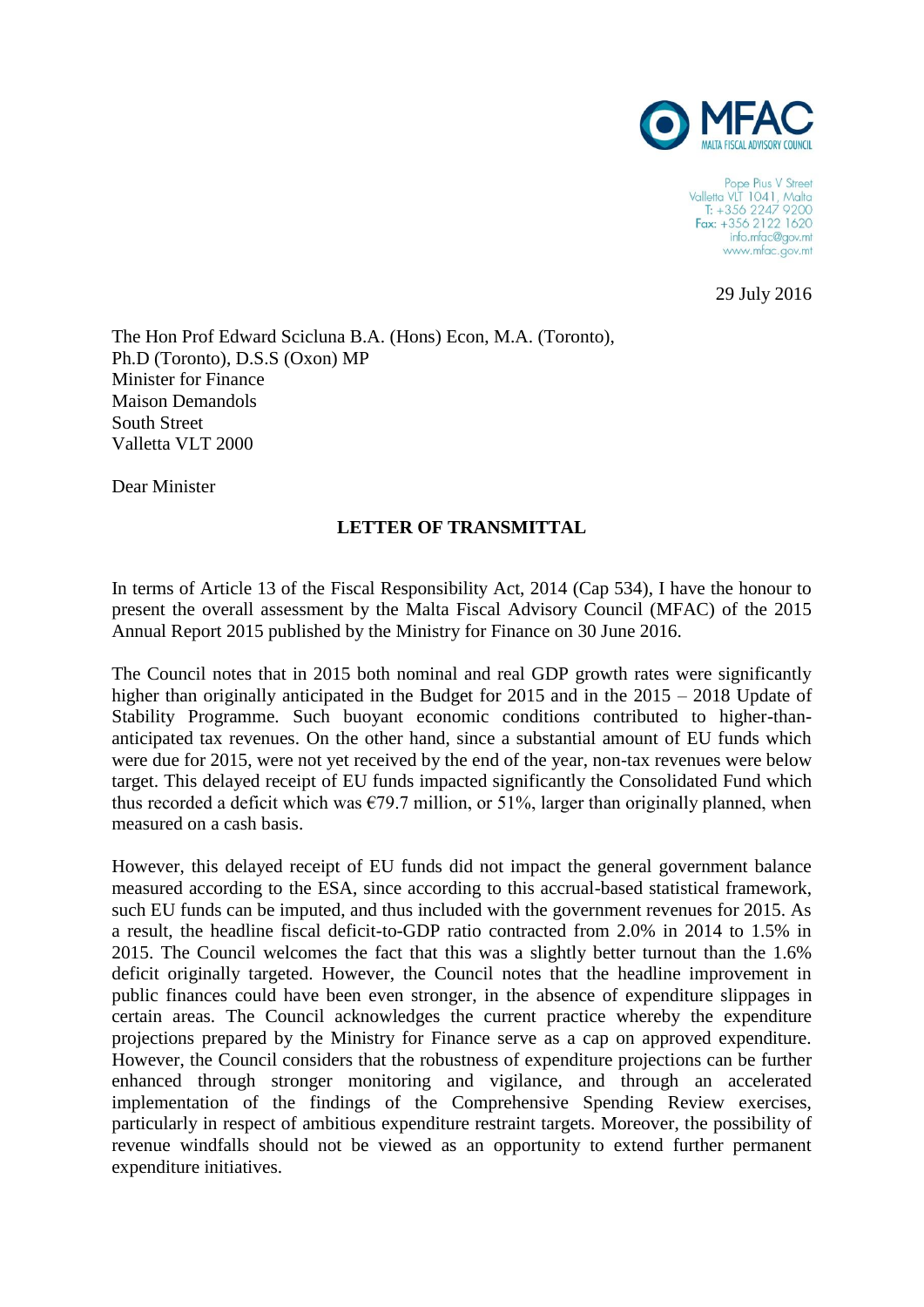

When assessed in structural terms, according to the methodology used by the European Commission for the surveillance of Member States' public finances, the reduction in the headline deficit-to-GDP ratio was practically entirely due to cyclical factors reflecting the buoyant macroeconomic conditions which materialised during 2015. As a result, no structural fiscal effort appears to have been undertaken during 2015, with the structural fiscal balance remaining stable when compared to a year earlier, at 2.3% of potential GDP, thereby falling short of the 0.7 percentage point structural effort that had been initially planned and the 0.6 percentage point required in terms of the Stability and Growth Pact. The Council acknowledges that special circumstances, mostly beyond the direct control of the Government, played a role in the lack of realised structural adjustment in 2015. At the same time, the Council invites the Government to remain vigilant and ensure that in 2016 the planned structural adjustment, equivalent to 0.8 percentage points, is indeed attained.

On the other hand, the Council views positively the further scaling back of the debt-to-GDP ratio during 2015, noting favourably that such ratio actually declined from 67.1% in 2014 to 63.9%, significantly faster than the 66.8% originally targeted, on the back of the strong nominal GDP growth conditions.

Overall, the Council considers that the 2015 Annual Report published by the Ministry for Finance adequately meets the requirements prescribed in Article 41 of the Fiscal Responsibility Act. However, the Council would like to draw attention to the fact that whereas the structural balance pillar and the debt criterion are explicitly referred to in the Fiscal Responsibility Act, the Stability and Growth Pact specifies another principle, namely the expenditure benchmark, which must also be taken into account when assessing adjustment towards the Medium Term Objective. While acknowledging that the expenditure benchmark is only indirectly referred to in the Fiscal Responsibility Act, the Council considers the evaluation of compliance with the expenditure benchmark of importance within the context of the Stability and Growth Pact. In this respect, the Council would welcome the possibility that the Ministry for Finance also dedicates a specific section to the analysis of the expenditure benchmark in its Annual Report. This would ensure a more comprehensive expost assessment of the conduct of fiscal policy during the previous year, in the context of the Government's European commitments.

Finally, the Council would like to express satisfaction at the ongoing constructive dialogue with the parties involved within the Ministry for Finance. At the same time, the Council invites the Ministry to evaluate the merit of using its Annual Report to make public its views on the various recommendations made by the Council throughout the year, as this would strengthen further the institutional dialogue and add more fiscal transparency.

Yours sincerely

Leur plike

**Rene Saliba Chairman**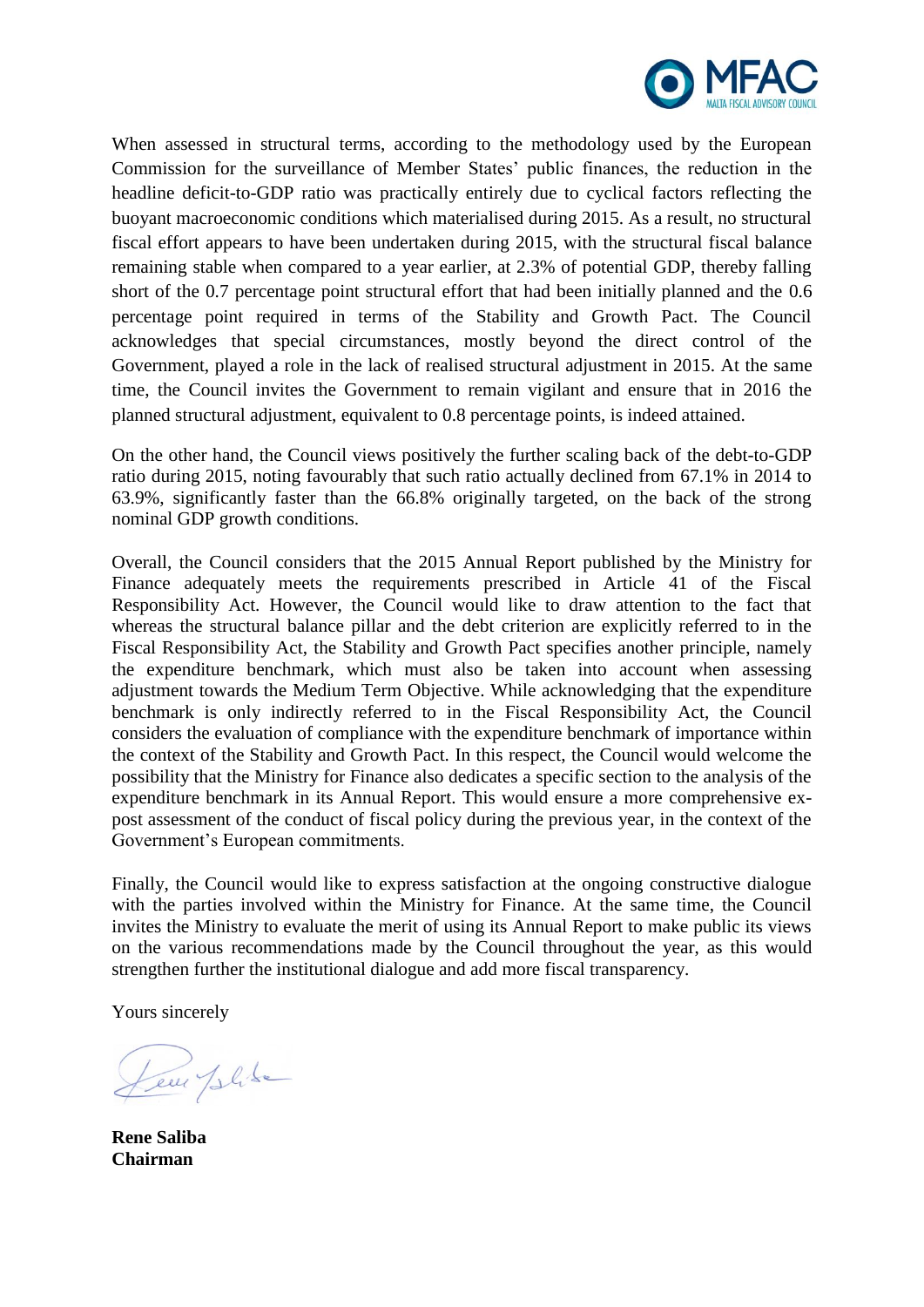# **Table of Contents**

| Executive summary                                                                        | 3  |
|------------------------------------------------------------------------------------------|----|
| 1. Introduction                                                                          | 5  |
| 2. Macroeconomic developments                                                            | 5  |
| 3. Developments in the Consolidated Fund                                                 | 9  |
| 4. Developments in the general government balance                                        | 13 |
| 5. Compliance with the budgetary rule                                                    | 15 |
| 6. Compliance with the debt rule                                                         | 18 |
| 7. Conclusion and final recommendations                                                  | 20 |
| <b>List of Tables</b>                                                                    |    |
| Table 1: Projected and actual economic developments<br>- expenditure side of nominal GDP | 8  |
| Table 2: Projected and actual economic developments – real terms                         | 9  |
| Table 3: Main developments in the Consolidated Fund                                      | 10 |
| Table 4: Main developments in the general government balance – ESA basis                 | 14 |
| Table 5: Structural adjustment                                                           | 16 |
|                                                                                          |    |

# **List of Charts**

| Chart 1: Projected and actual economic developments in 2015      |    |
|------------------------------------------------------------------|----|
| $-$ income side of nominal GDP                                   | 7  |
| Chart 2: Variances in revenue components – Consolidated Fund     | 11 |
| Chart 3: Variances in expenditure components – Consolidated Fund | 12 |
| Chart 4: Government debt dynamics                                | 19 |

# **List of Diagrams**

| Diagram 1: Main determinants of the lack of structural effort undertaken during 2015 | 16 |
|--------------------------------------------------------------------------------------|----|
| Diagram 2: Main contributors to the lower debt ratio at the end of 2015              | 19 |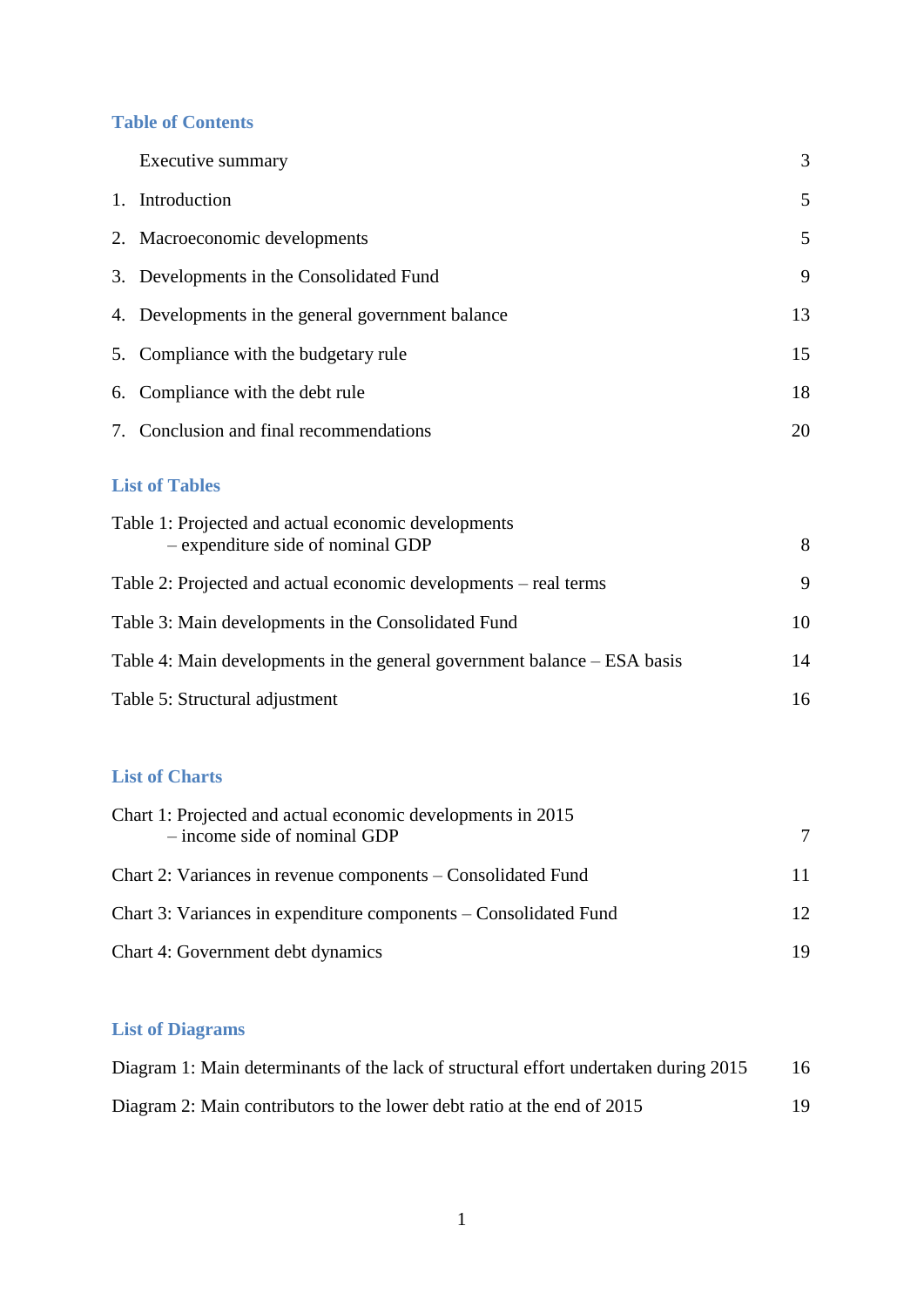# **Abbreviations**

| <b>COM</b>  | <b>European Commission</b>                        |
|-------------|---------------------------------------------------|
| <b>CSR</b>  | Comprehensive Spending Review                     |
| <b>DAS</b>  | Departmental Accounting System                    |
| <b>DBP</b>  | Draft Budgetary Plan                              |
| <b>EBU</b>  | Extra-Budgetary Unit                              |
| <b>EFSF</b> | <b>European Financial Stability Facility</b>      |
| <b>EPD</b>  | <b>Economic Policy Department</b>                 |
| <b>ESA</b>  | European System of National and Regional Accounts |
| <b>ESM</b>  | <b>European Stability Mechanism</b>               |
| EU          | European Union                                    |
| <b>FRA</b>  | <b>Fiscal Responsibility Act</b>                  |
| <b>GDP</b>  | <b>Gross Domestic Product</b>                     |
| <b>MFAC</b> | <b>Malta Fiscal Advisory Council</b>              |
| <b>MFIN</b> | Ministry for Finance                              |
| <b>MTFS</b> | Medium-Term Fiscal Strategy                       |
| <b>MTO</b>  | Medium-Term budgetary Objective                   |
| <b>NSO</b>  | <b>National Statistics Office</b>                 |
| pp          | percentage point                                  |
| <b>SGP</b>  | <b>Stability and Growth Pact</b>                  |
| <b>USP</b>  | <b>Update of Stability Programme</b>              |
| <b>VAT</b>  | Value Added Tax                                   |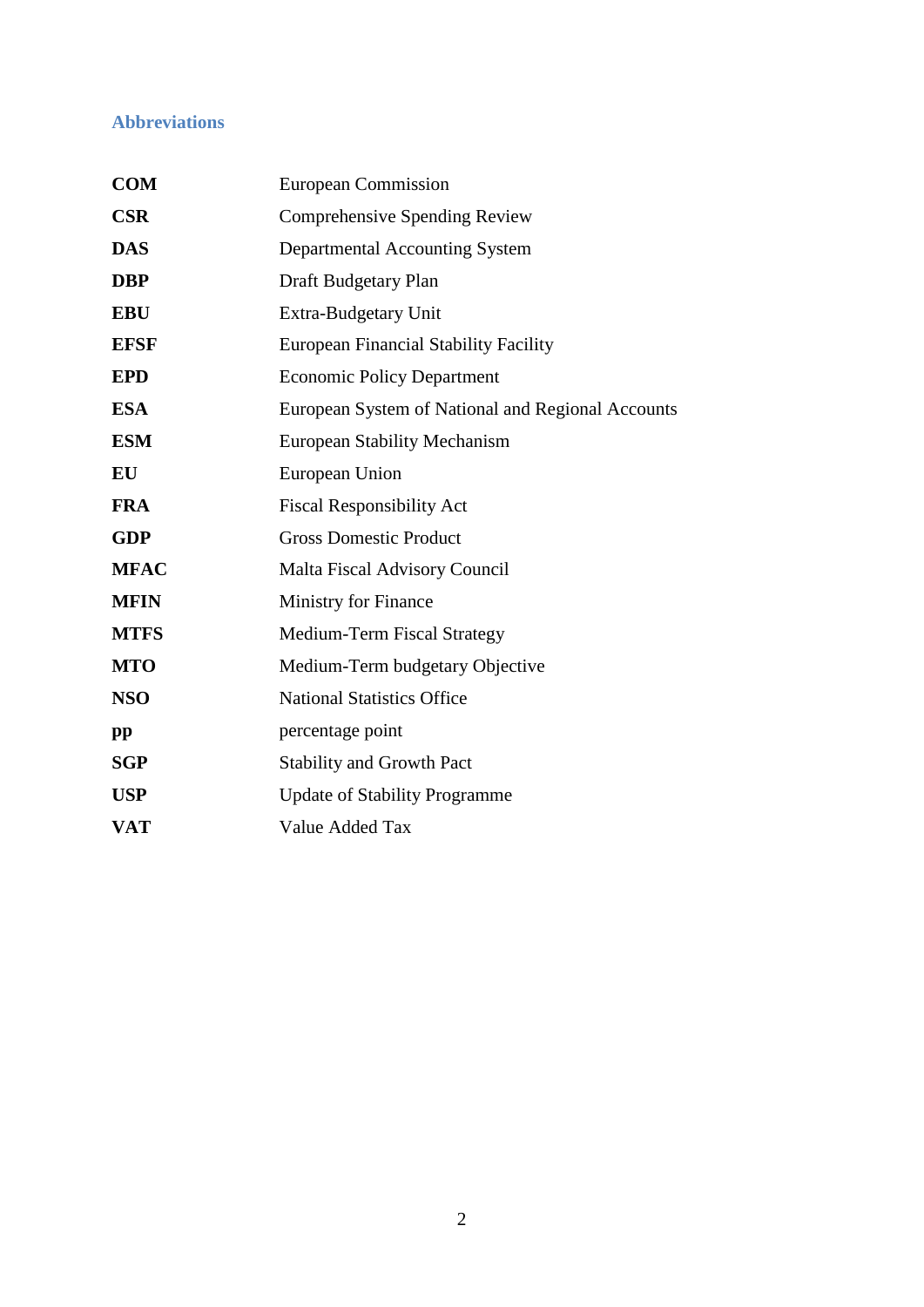# **Executive summary**

This Report provides an overall assessment by the Malta Fiscal Advisory Council on the 2015 Annual Report published by the Ministry for Finance, in line with the requirements prescribed in the Fiscal Responsibility Act.

In 2015 growth in nominal GDP was significantly higher than originally anticipated in the Budget for 2015 and in the 2015 – 2018 Update for Stability Programme. In particular, when compared to the initial projections, the actual growth in operating surplus and in gross fixed capital formation was much higher than had been forecasted. This exceptional growth in in nominal GDP was also reflected into a better-than-expected turnout for real GDP growth.

Despite such favourable macroeconomic conditions, in 2015, the deficit on the Consolidated Fund measured on a cash basis was 51% higher than originally planned. While additional revenues stemmed from the buoyant economic conditions, non-tax revenues were below target. Indeed, a significant amount of EU grants which were due for 2015 were not yet received by the end of the year. At the same time, expenditure overruns took place across various expenditure categories, of which, larger outlays on capital expenditure were the most noticeable. These were necessary to be able to absorb the remaining European Union funds under the Programme Period 2007 – 2013, before their expiry at the end of 2015.

On the other hand, when computed according to the European System of National and Regional Accounts, the general government balance turned out marginally better than targeted in 2015. The fiscal deficit-to-GDP ratio contracted from 2.0% in 2014 to 1.5% in 2015, against the original projection of 1.6%. Both total revenue and total expenditure were higher than originally projected. The former was 3.7% more than targeted, due to higher current taxes on income and wealth and higher revenue streams from taxes on production and imports, on the back of higher-than-expected GDP growth. In this case, the delayed receipt of substantial EU funds did not impact the general government balance, since according to the accrual-based European System of National and Regional Accounts, such funds can be imputed, and thus included with the government revenues for 2015. In turn, total expenditure exceeded the target by 3.5% in 2015. This was mainly driven by larger outlays on gross fixed capital formation, most of which were however EU-funded. This fact thus limited the impact on the fiscal balance to the national co-financing element. Higher compensation of employees and intermediate consumption also contributed to the above-target expenditure recorded in 2015.

In structural terms, the fiscal balance-to-GDP ratio remained stable between 2014 and 2015, at 2.3%, as the headline improvement was practically fully ascribed to cyclical conditions. Indeed, according to the methodologies used by the European Commission for the surveillance of Member States' public finances, the reduction in the headline deficit-to-GDP ratio was practically entirely due to the buoyant macroeconomic conditions which materialised during 2015, rather than specific structural fiscal effort undertaken during that year. As a result, in 2015, the budgetary rule, which is prescribed in the Fiscal Responsibility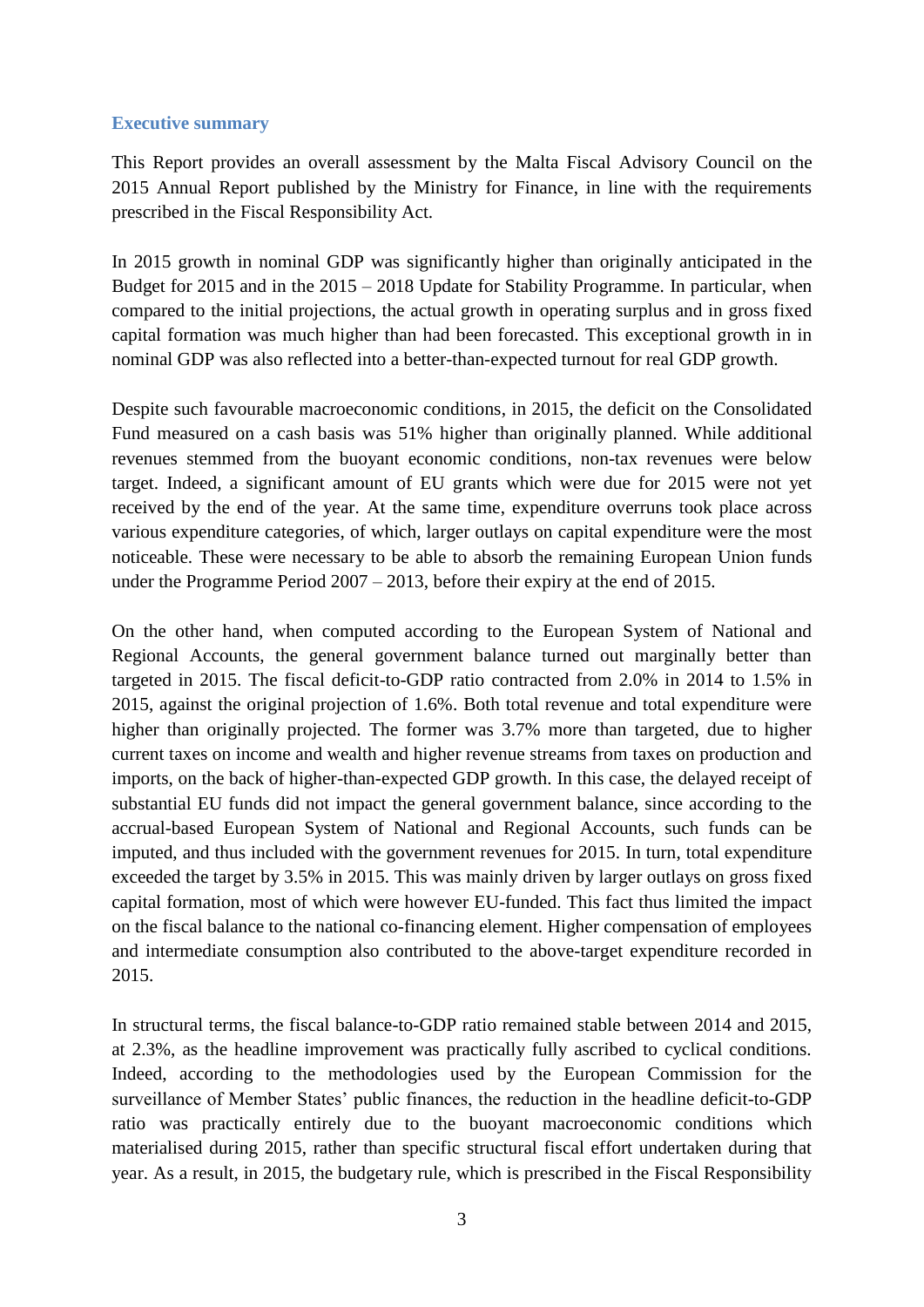Act, was not met. Indeed, no fiscal consolidation adjustment was realised in structural terms, thereby falling short of the 0.7pp structural effort that was initially planned and the 0.6pp that was required in terms of the Stability and Growth Pact. The Council acknowledges that this deviation from the planned structural effort is largely attributable to a series of inter-related factors, primarily beyond the direct control of the Government. These factors include the downward revision in the 2014 deficit figures by the National Statistics Office; the stronger than anticipated output gap for 2015; the higher than expected co-financing of EU funds which became necessary to ensure full absorption; and the fact that the higher than expected economic growth included components which were inherently less tax-rich.

Of particular relevance is the fact that macroeconomic conditions turned out more buoyant than previously anticipated. The Council welcomes the stepped up efforts by the Government to ensure that the budgetary rule is met in 2016.

As for the debt-to-GDP ratio, this was scaled down in 2015, by more than had been targeted, falling from 67.1% in 2014 to 63.9%, compared to the original target of 66.8%. This achievement was principally due to the faster-than-expected nominal GDP growth. This ensured that in 2015 the debt rule, which establishes the trajectory along which this ratio should embark towards the 60% threshold, and which is also prescribed in the Fiscal Responsibility Act, was met.

This Council's Report includes a series of recommendations addressed to the Ministry for Finance which aim to further enhance fiscal transparency and also to improve forecast accuracy, particularly on the expenditure side of the budget, which is more under the direct control of Government. Moreover, the Council encourages the Ministry for Finance to expand the coverage of its Annual Report to also focus on the expenditure rule requirements which are stated in the Stability and Growth Pact and indirectly referred to in the Fiscal Responsibility Act. At the same time, the Council invites the Ministry for Finance to evaluate the merit of using its Annual Report to make public its views on the various recommendations made by the Malta Fiscal Advisory Council throughout the year, as this would strengthen further the institutional dialogue and add more fiscal transparency.

Finally, the Council considers that the 2015 Annual Report adequately meets the requirements prescribed in Article 41 of the Fiscal Responsibility Act.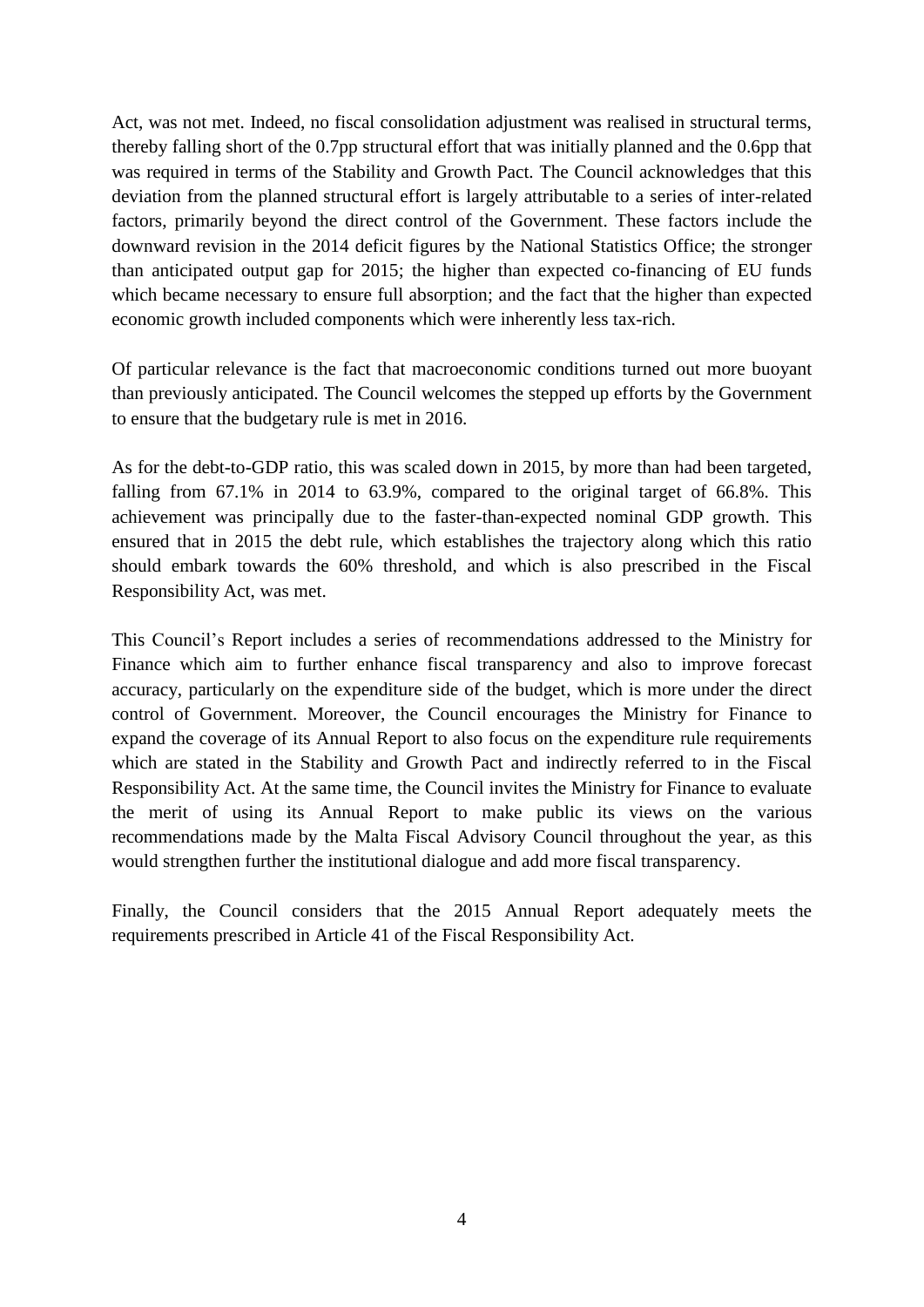#### **1. Introduction**

On 30 June 2016, the Ministry for Finance (MFIN) published its second Annual Report, for 2015, in line with the requirements stipulated under Article 41 of the Fiscal Responsibility Act, 2014 (Cap. 534) (henceforth referred to as the FRA). The Annual Report presents the fiscal turnout compiled on the basis of two different methodologies; on a cash basis, and according to the statistical guidelines of the European Union  $(EU)$ .<sup>1</sup> Any deviations from the previous estimates are identified and explained, thereby contributing to greater fiscal transparency. The MFIN's Annual Report also evaluates the extent of compliance with the principles and numerical fiscal rules stipulated in the FRA, which in turn are based on the requirements of the Stability and Growth Pact (SGP). Furthermore, it analyses whether the 2015 budgetary results were in line with the stipulated Medium Term Objective (MTO).

Article 13(3)(e) of the FRA prescribes that the Malta Fiscal Advisory Council (MFAC) shall "analyse and issue an opinion and any recommendations pursuant to the Government's publication of the half-yearly and the annual report on the execution of the budget". In this respect, this MFAC's Report proceeds as follows.<sup>2</sup> Section 2 summarises how the macroeconomic conditions have evolved since the publication of the Budget for 2015 and of the 2015 Update of Stability Programme (USP), respectively in November 2014 and in April 2015. Section 3 presents the outturn for the Consolidated Fund for 2015 and how this compared to the forecast estimates prepared by the MFIN. Section 4 focuses on the general government balance, analysing developments using the revenue and expenditure nomenclatures specified in the European System of National and Regional Accounts (ESA). Section 5 assesses the extent of compliance with the budgetary rule while Section 6 evaluates the compliance with respect to the debt rule. Section 7 concludes with the MFAC's overall assessment and presents a number of final recommendations.

#### **2. Macroeconomic developments**

<u>.</u>

Macroeconomic forecasts are conditional on the information available at the time of their preparation. In this respect, they are driven by the historical relationships across variables and the assumptions about exogenous variables embodied into the forecasting models.<sup>3</sup> The actual outturn would normally be different from the projections, with the deviation varying each time official macroeconomic statistics are released. <sup>4</sup> Macroeconomic forecasts are essential to help project future tax revenues, and to a more limited extent, future government expenditure.

 $1$  The fiscal data is compiled according to Eurostat's 'Manual on Government Deficit and Debt – Implementation of ESA 2010', which is available on: [http://ec.europa.eu/eurostat/web/products-manuals-and](http://ec.europa.eu/eurostat/web/products-manuals-and-guidelines/-/KS-GQ-16-001)[guidelines/-/KS-GQ-16-001.](http://ec.europa.eu/eurostat/web/products-manuals-and-guidelines/-/KS-GQ-16-001)

 $\frac{2}{3}$  The cut-off date for the information contained in this Report is 25 July 2016 unless otherwise indicated. Some totals presented in the Tables may not add up due to rounding.

<sup>&</sup>lt;sup>3</sup> Exogenous variables are those variables whose developments are taken as given and are not explained within the model.

<sup>&</sup>lt;sup>4</sup> Macroeconomic statistics are normally revised in each subsequent release, as more and better information becomes available to the National Statistics Office (NSO).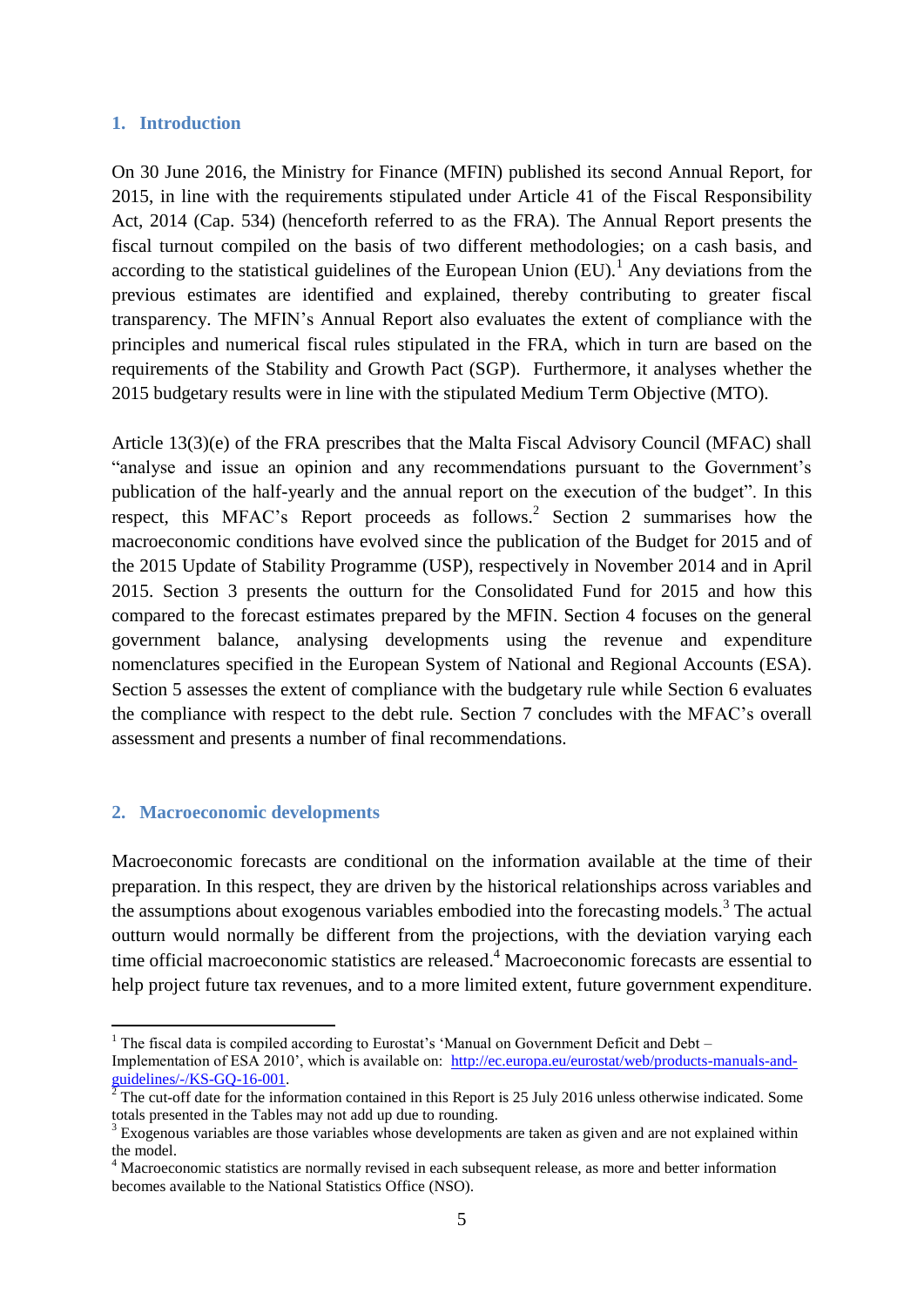They also present the conditions, favourable or unfavourable, against which fiscal policy is expected to be conducted and can thus be evaluated. Specifically in the case of tax revenues, nominal GDP developments play the more significant role, particularly since most tax bases are specified in nominal terms.<sup>5</sup> On the other hand, to evaluate the size of the actual structural fiscal effort, real GDP and potential GDP developments are more relevant, as they determine the economy's position along the business cycle, namely whether the economy is operating above or below potential.

In 2015, growth in nominal GDP (at current market prices) has been significantly higher than originally anticipated in the Budget for 2015 and the 2015 – 2018 USP. Nominal GDP growth for 2015 had been projected at 4.8% in the 2015 Budget document and subsequently revised slightly, to 4.7%, in the 2015 USP. $^{6}$  However, the first estimate published by the NSO on 8 March 2016, and which was included in the 2016 USP, the actual nominal GDP growth for 2015 was reported exceptionally high, at 8.8% (see Chart 1 and Table 1).<sup>7</sup>

The MFAC notes that the GDP statistics from the income side show that the higher-thanexpected nominal GDP growth was largely the result of much faster growth in operating surplus and mixed income (referred to as 'profits' in short).<sup>8</sup> Indeed, while in the Budget for 2015, and in the 2015 USP, profits were projected to grow in the region of 6.0%, official statistics reported in the 2016 USP show a growth rate of 12.9%. The forecast growth for compensation of employees was likewise underestimated, due to more buoyant labour market conditions. Indeed, the yearly employment growth for 2015, which in November 2014 had been forecasted at 1.9%, was revised slightly, to 2.0% in the 2015 USP, and raised to 3.5%, in the 2016 USP. $9$  In the case of compensation of employees, the forecast error was still more contained than in the case of gross operating surplus and mixed income, since official statistics indicated an annual rise of 5.3% compared to the original estimates of 4.2% in the Budget for 2015 and 4.7% in the 2015 USP.

The MFAC acknowledges that in the case of Malta, it may be rather difficult to prepare very accurate forecasts for the profits component within GDP, in view of its possible volatility,

<u>.</u>

 $<sup>5</sup>$  This applies to taxes that are specified on values. On the other hand, in the case of taxes which are specified on</sup> quantities, for example litres, kilograms, permits, or other units, developments in real GDP are more appropriate.

<sup>&</sup>lt;sup>6</sup> Table 1 of the MFIN's Annual Report erroneously reported the 2015 USP nominal GDP growth forecast for 2015 of 5.4% instead of 4.7%. The MFAC's assessment is based on the correct figures for the nominal GDP growth forecast.

In a more recent News Release, published by the NSO on 8 June 2016, the nominal GDP growth for 2015 was revised slightly upwards, to 8.9%. All figures included in the MFIN's Annual Report relate to the 8 March 2016 News Release, since these were the figures available at the time the USP and the Medium-Term Fiscal Strategy (MTFS) documents were prepared. Accordingly, the MFAC's analysis is based on the same data used by the MFIN.

 $8$  In some cases it is difficult to distinguish between income from labour and income from capital, such as in the case of self-employed. The generation of income account is thus 'mixed' by including both the remuneration of capital and labour. For further details about the compilation of gross operating surplus and mixed income refer to: http://ec.europa.eu/eurostat/statistics-explained/index.php/Glossary:Gross\_operating\_surplus\_(GOS)\_-\_NA. <sup>9</sup> Table 1 of the MFIN's Annual Report erroneously reported the 2015 USP employment growth forecast for

<sup>2015</sup> of 4.7% instead of 2.0%. The MFAC's assessment is based on the correct figures for the employment growth forecast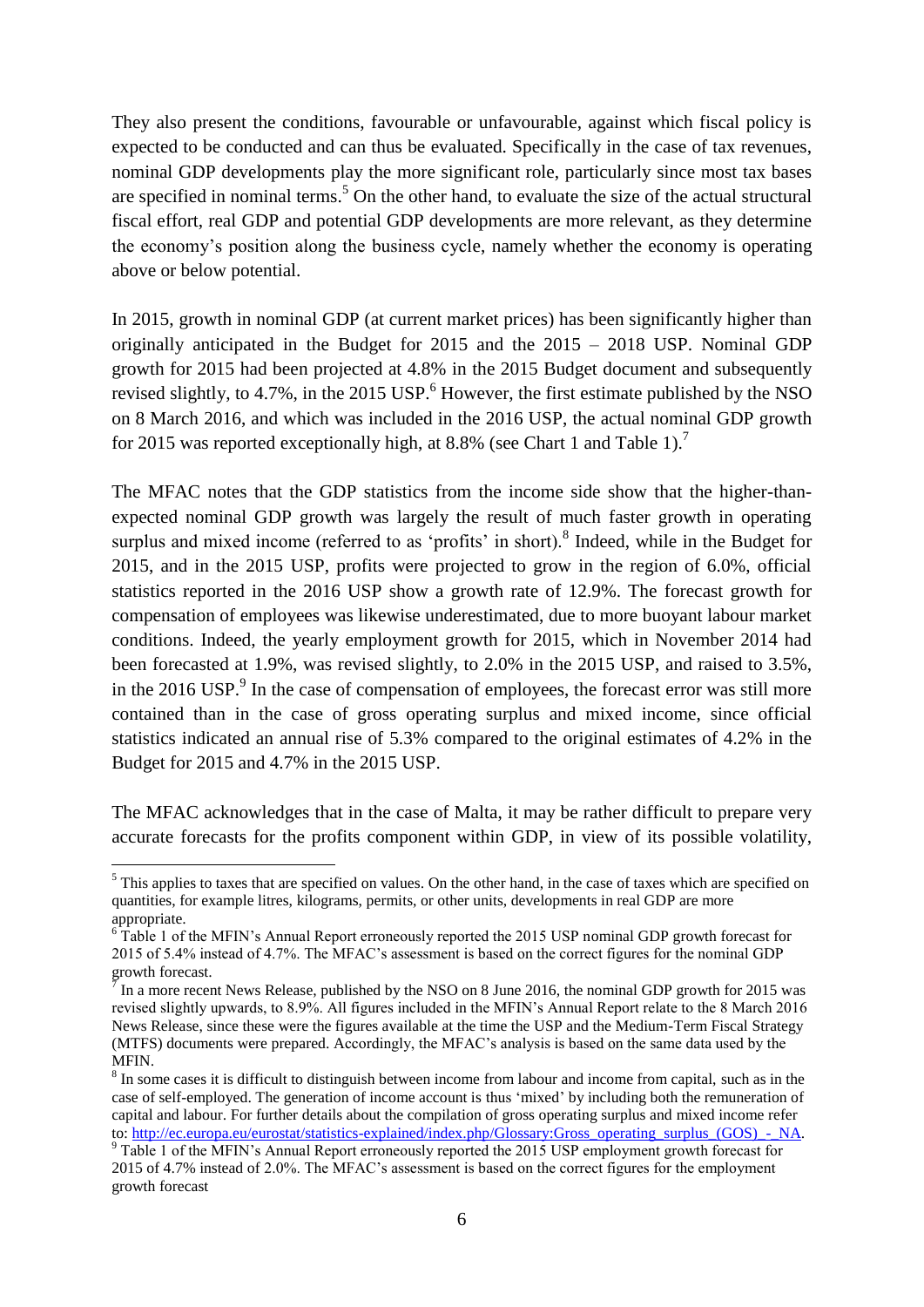particularly as it can be significantly influenced by one-off, special and international developments, as well as the timing of payments received, which may be difficult to anticipate. Frequent official revisions in the historical time series add further challenges.





#### *Source: MFIN*

In order to boost transparency further, the MFAC encourages the MFIN to consider including in its Annual Report, explanations about the profit deviations for the key sectors of the Maltese economy. This may be useful since the eventual impact on public finances may be different depending which sectors experience growth or contraction. For instance, the tax yield across different economic sectors can vary and thus sector developments may be useful to understand better why economic growth may be more or less 'tax-rich' than in previous years.

Turning to the estimate of nominal GDP from the expenditure side, the largest percentage point difference between the initial growth forecasts and the actual turnout was related to gross fixed capital formation (referred to as 'investment' in short). Indeed, whereas in the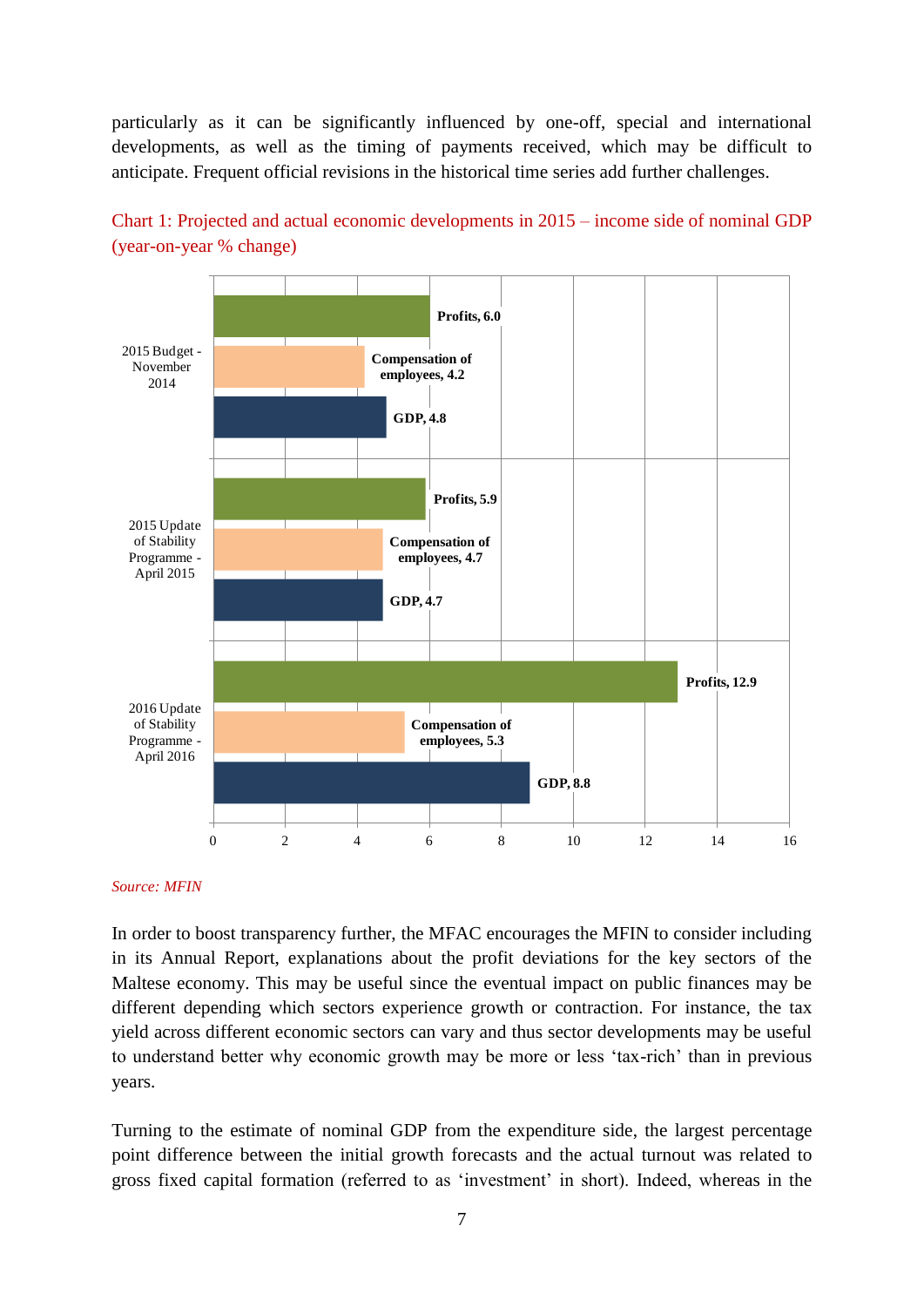Budget for 2015, nominal investment was forecasted to grow by 3.6%, this was subsequently revised upwards to 25.5% in the 2015 USP (see Table 1). According to the official statistics, this item actually expanded by slightly more, up by 27.7% year-on-year.

|                                                      | <b>Budget</b><br>2015 | <b>USP</b><br>2015 | <b>USP</b><br>2016 |
|------------------------------------------------------|-----------------------|--------------------|--------------------|
| <b>Gross Domestic Product</b>                        | 4.8                   | 4.7                | 8.8                |
| Private final consumption expenditure                | 4.2                   | 4.3                | 6.1                |
| General government final consumption expenditure     | 5.7                   | 3.8                | 6.5                |
| Gross fixed capital formation                        | 3.6                   | 25.5               | 27.7               |
| Exports of goods and services                        | 4.8                   | 5.2                | 4.0                |
| Imports of goods and services<br><b>Source: MFIN</b> | 4.7                   | 8.1                | 4.4                |

Table 1: Projected and actual economic developments – expenditure side of nominal GDP (year-on-year % change)

Nominal growth in private consumption, which is the largest component within domestic demand, outpaced the original forecasts, growing by 6.1%, compared to the previous forecasts, which hovered slightly above 4%. In turn, nominal government consumption is estimated to have increased by 6.5%, which was reasonably close to the original forecast of 5.7%, but rather high, when compared to the 3.8% forecast presented in the interim, that is, in the 2015 USP. In this case, it would have been useful for the MFIN to provide further explanations in the Annual Report as to why the forecast for government consumption had been cut in the interim, particularly since the deceleration did not materialise.

The actual turnout for growth in exports, at 4.0%, was close, but slightly lower than had been projected. Notwithstanding that overall, domestic demand expanded more robustly than originally expected, growth in imports was lower than forecasted, especially when compared to the forecasts presented in the 2015 USP. This suggests that the import content of GDP, primarily exports of services, appears to have been lower than would have normally been expected. Indeed, this appears to be an important factor which explains why in 2015 nominal GDP growth turned out much higher than expected.

The MFAC considers that in a situation where the economy is undergoing structural changes, it is important that ongoing research is carried out to better understand evolving economic phenomena and relationships, such as why in 2015 the import-content of services exports appears to have been lower than had been anticipated. At the same time, it is important that detailed dossiers continue to be maintained to support the assumed patterns for those variables which are more of an exogenous and possibly volatile nature, such as for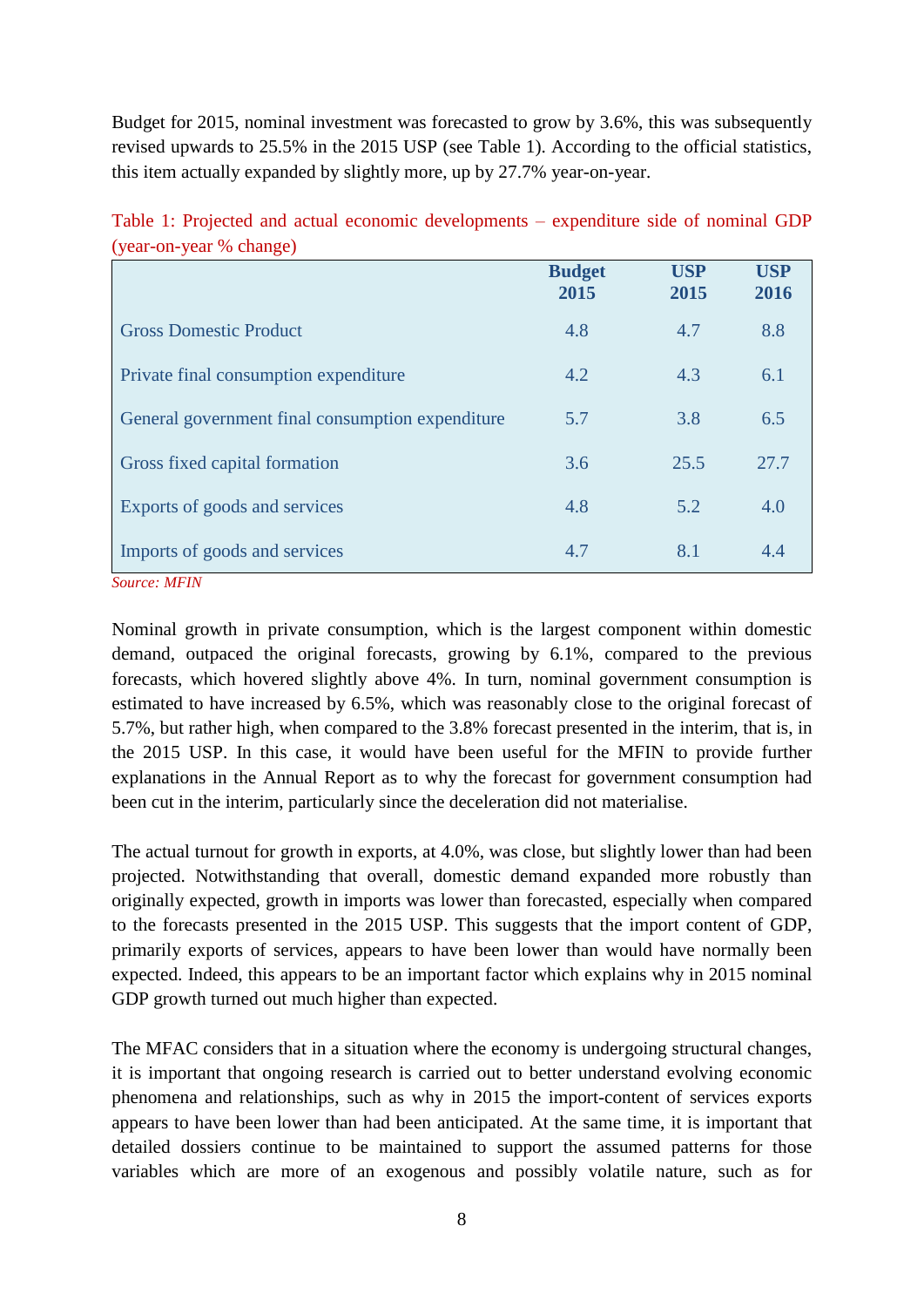investment. The MFAC notes positively that the increased efforts by the Economic Policy Department (EPD) at the time of preparation of the 2015 USP, aimed at collecting more granular information about investment projects, have enabled the MFIN to correctly anticipate the surge in gross fixed capital formation.

The higher-than-expected nominal GDP growth was similarly reflected into a better-thanexpected turnout for real GDP growth in 2015. Indeed, real GDP growth was estimated at 6.3%, significantly higher than the 3.5% and the 3.4% which were projected respectively in the 2015 Budget and in the 2015 USP (see Table 2). This forecast error contributed to a wide discrepancy ex-post for the output gap conditions in 2015.<sup>10</sup>

|                                    | <b>Budget</b><br>2015 | <b>USP</b><br>2015 | <b>USP</b><br>2016 |
|------------------------------------|-----------------------|--------------------|--------------------|
| <b>Gross Domestic Product</b>      | 3.5                   | 3.4                | 6.3                |
| Output gap (% of potential output) | 0.3                   | 0.5                | 1.6                |

|  |  | Table 2: Projected and actual economic developments – real terms (%) |
|--|--|----------------------------------------------------------------------|
|--|--|----------------------------------------------------------------------|

*Source: MFIN*

<u>.</u>

While in November 2014 the output gap for 2015 had been estimated at 0.3% of potential output, it was revised slightly upwards, to 0.5% of potential output in April 2015. However, according to the 2016 USP, the output gap was revised significantly upwards, to 1.6% of potential output. This implies that the extent to which the economy was operating above potential during 2015 was significantly more pronounced than ex-ante thought. This fact plays an important role in the assessment of the conduct of fiscal policy for 2015, particularly with regards to the assessment of the actual structural effort undertaken for the year, or lack thereof, when compared to the requirements stipulated in the FRA. $^{11}$ 

# **3. Developments in the Consolidated Fund**

Despite the better-than-expected macroeconomic turnout, in 2015 the balance on the Consolidated Fund fell short of the target. Such situation is more likely when considering that the transactions in the Consolidated Fund are recorded on a cash basis, rather than on an accrual basis, whereas national accounts statistics are compiled on an accrual basis. Transactions in the Consolidated Fund are recorded on the basis of methodologies and classifications, which in certain areas are different from international methodologies such as ESA. Cash-based methodologies underlying consolidated fund estimates are not meant to

 $10$  The output gap compares the actual real GDP to the estimate of potential output. When actual real GDP is higher than potential output, the economy is said to be operating above potential, and the output gap is said to be positive. When actual real GDP is lower than potential output, the economy is said to be operating below potential, and the output gap is said to be negative.

<sup>&</sup>lt;sup>11</sup> For further details refer to Section 5 in this Report.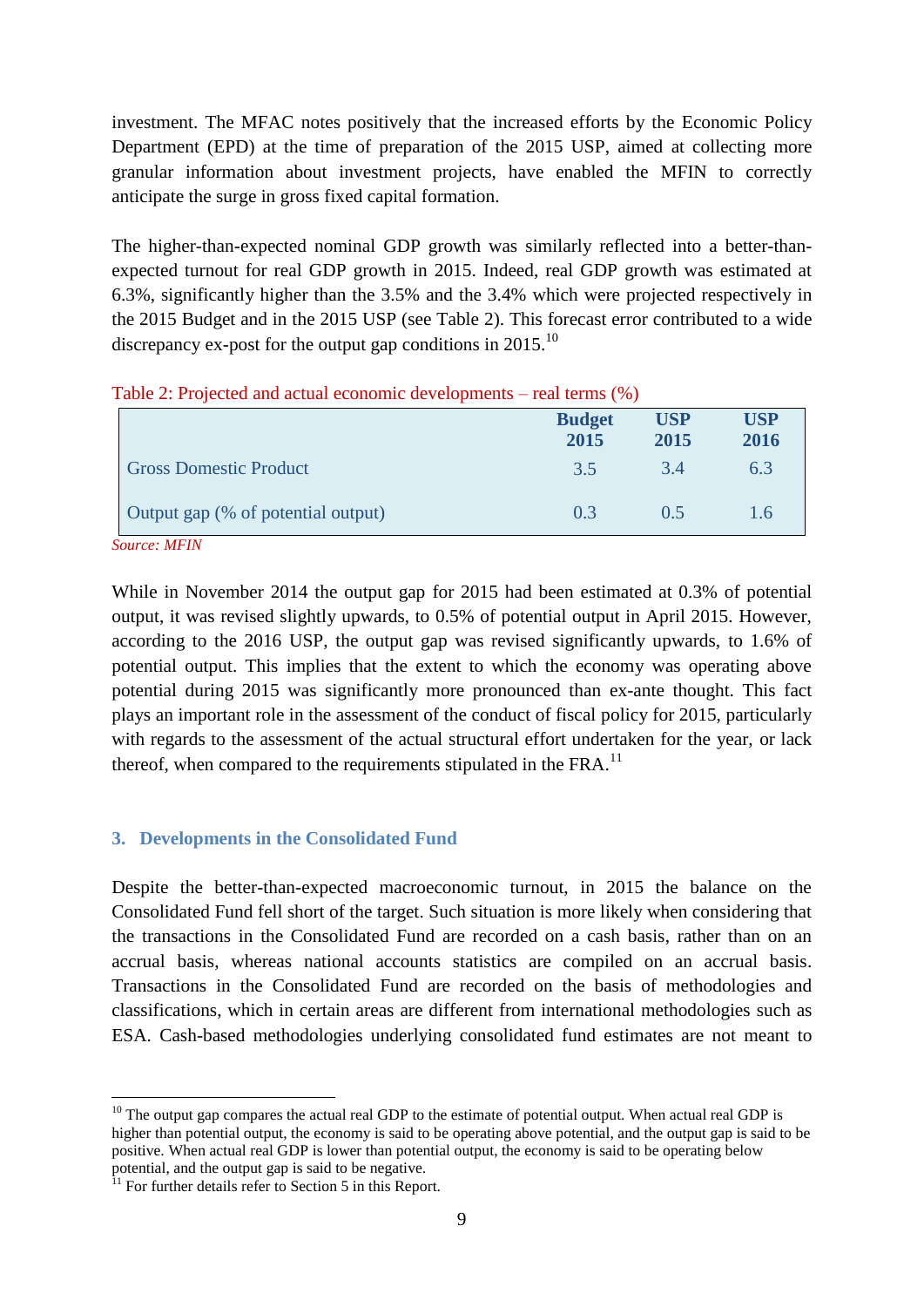guarantee close consistency with actual GDP developments which are based on accrual-based concepts.

In 2015, the deficit on the Consolidated Fund amounted to  $\epsilon$ 235.8 million, which was  $\epsilon$ 79.7 million (51%) above the Approved Estimates (see Table 3).<sup>12</sup> Both revenues and expenditures were higher than originally planned. Total recurrent revenue was  $\epsilon$ 79.7 million (2.2%) more than projected, while total expenditure was  $\epsilon$ 159.5 million (4.3%) above the target indicated in the 2015 Annual Report.

|                                  | <b>Approved Estimates</b> | <b>Actual</b> | <b>Difference</b> |
|----------------------------------|---------------------------|---------------|-------------------|
| Total recurrent revenue          | 3,555.0                   | 3,634.8       | 79.7              |
| Total expenditure                | 3,711.2                   | 3,870.6       | 159.5             |
| <b>Consolidated Fund balance</b> | $-156.1$                  | $-235.8$      | $-79.7$           |
| <b>Source: MFIN</b>              |                           |               |                   |

Table 3: Main developments in the Consolidated Fund (EUR million)

The MFAC notes that the quoted deficit figure of  $E156.1$  million differs from the deficit target of  $E148.6$  million indicated in the Financial Estimates 2015 which were published in

1

conjunction with the Budget Speech for 2015. Indeed, the Annual Report specified target expenditure for 2015 of  $\epsilon$ 3,711.2 million, as against the  $\epsilon$ 3,703.7 million which was published in the Financial Estimates for 2015.<sup>13</sup> While it is noted that the MFIN's Annual Report Table includes a footnote to qualify the expenditure figures, the MFAC considers that it would be preferable if official targets are not recalculated, since this would make the expost budgetary evaluation less transparent, unless such adjustment is considered to be strictly necessary, in which case appropriate justifications should be provided in the Annual Report.

As indicated in the Approved Estimates, as recalculated in the Annual Report, the intake from both direct and indirect taxes exceeded the targets (see Chart 2). In the first case, this was entirely attributable to income tax, whereas revenue from social security was slightly below target. Developments in companies' profits, prevailing labour market conditions and enhanced efficiency in revenue collection, contributed to the better-than-expected turnout. At the same time, all three main indirect tax categories (customs and excise duties; VAT; and licenses taxes and fines) contributed to the overall higher-than-projected revenue. The

 $12$  The Approved Estimates 'form the basis of the accounts of the financial year to which they relate and the classification and subdivision of the revenue and expenditure must accord with the details of the estimates', Article 69 of the Subsidiary Legislation 174.01 General Financial Regulations (1966). The figures included in Table 3 are reproduced from the MFIN's Annual Report. These are slightly different from the figures which had been published in the original Financial Estimates presented at the time of the Budget, because they include some minor adjustments.

<sup>&</sup>lt;sup>13</sup> The 2015 Annual Report indicates that the expenditure target figures have been revised compared to the Financial Estimates, to include the credit line facility of €4.5 million granted to the European Financial Stability Facility (EFSF) and to the European Stability Mechanism (ESM) under recurrent expenditure, and to include outlays on equity acquisition of  $\epsilon$ 3.0 million under capital expenditure. The MFAC's analysis is based on the recalculated Approved Estimates figures presented in the Annual Report rather than the original estimates presented with the Budget.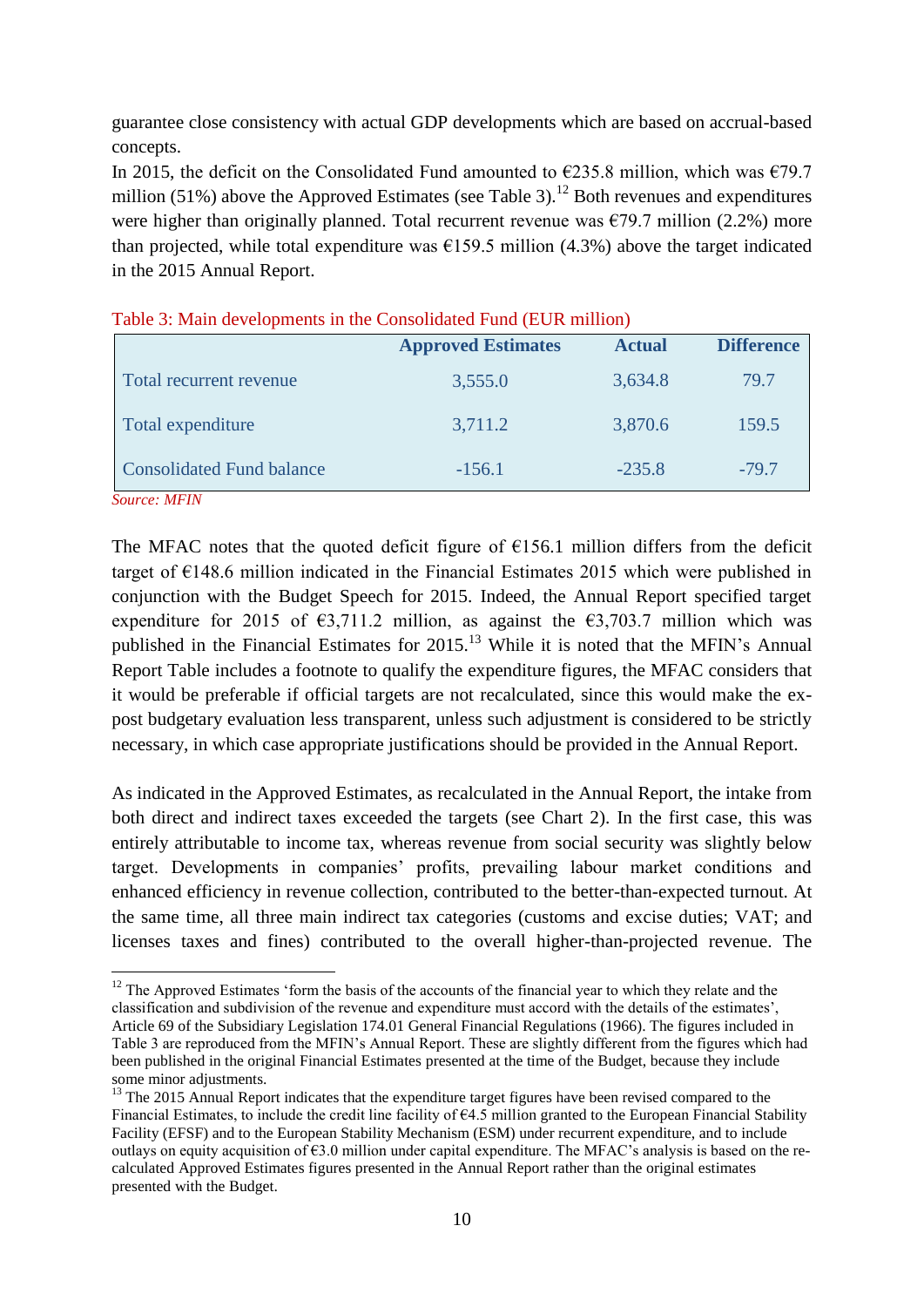MFIN's Annual Report attributes this surplus revenue to higher excise from petroleum, higher income from duty on documents, stronger growth in private consumption and positive performance among the tourism sector.



Chart 2: Variances in revenue components – Consolidated Fund (EUR millions)

On the other hand, non-tax revenues were below target since a significant amount of grants (EU funds) which were due for 2015 were not yet received by the end of the year.<sup>14</sup> However, such revenues would be reflected in the Consolidated Fund balance for 2016, when they are received, since transactions are recorded on a cash-basis. The delayed receipt of EU funds, owing to the fact that the requests for refunds were made very close to the end-of-year, was partly cushioned through higher-than-projected intakes from fees of office and from other miscellaneous sources which are classified under the 'other revenue' category.

In turn, expenditure overruns were reflected across various components (see Chart 3). Around 40% of this overrun was attributable to larger outlays on capital expenditure. The latter reflected the drive by the Government to absorb the remaining EU funds under the Programme Period 2007-2013, before their expiry at the end of 2015. Higher-than-expected expenditures were in particular channelled into the health and education sectors, thus impacting the outlays on Programmes and Initiatives, and spending on Personal Emoluments. Other factors contributing to the higher-than-expected outlays on Programmes and Initiatives

1

Note: The arrows show the difference between the actual values and the projected values as reported in the MFIN's 2015 Annual Report. *Source: MFIN*

 $14$  The revenue targets presented in the 2015 Annual Report where identical to those presented in the original Approved Estimates. No recalculation was carried out in the case of revenues.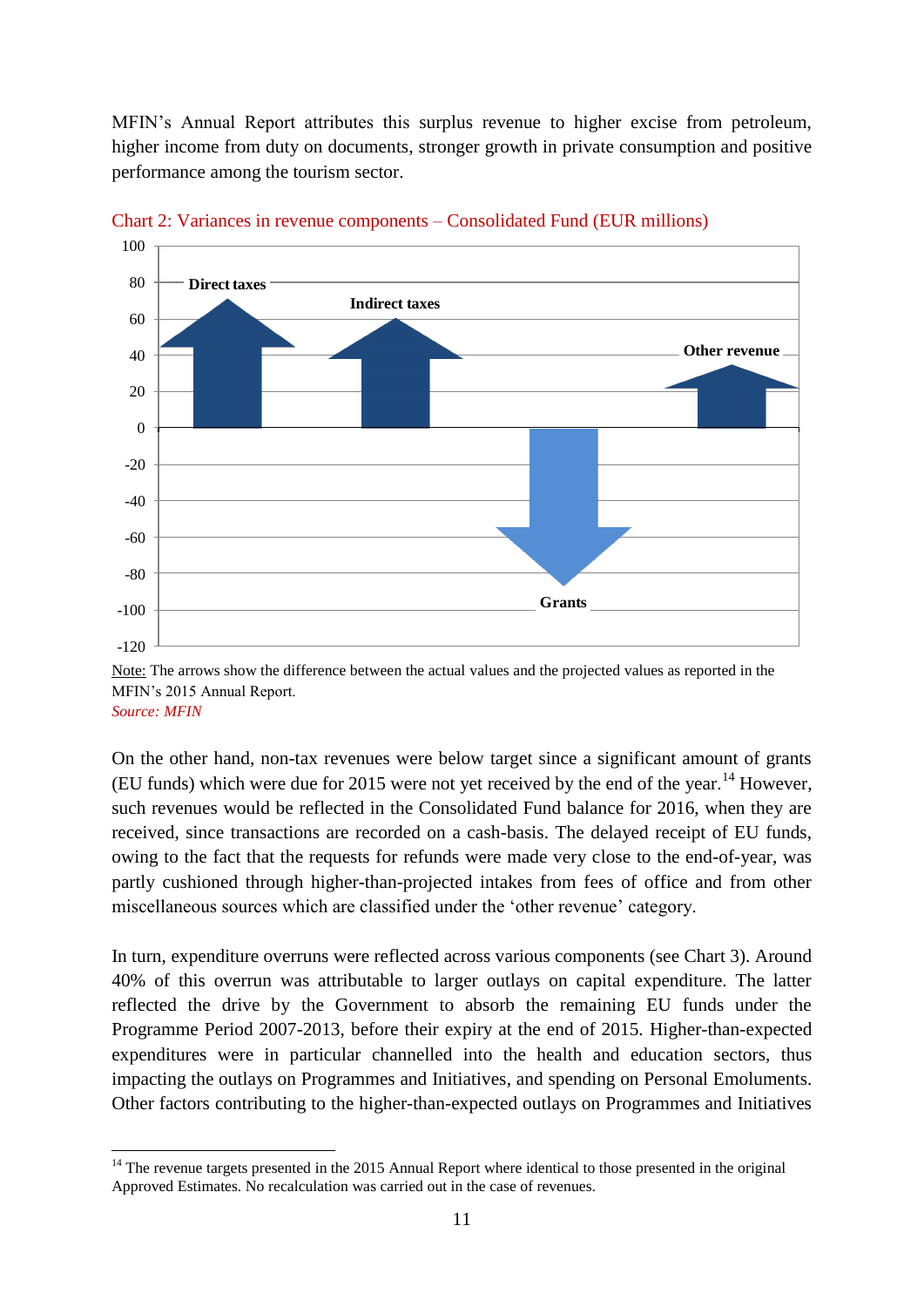included expenditures relating to the EU-Africa Summit and the Commonwealth Heads of Government which events were both unforeseen in the original estimates presented in the 2015 Budget. Furthermore, contributions to the company which absorbed workers from the previous state energy company were also more than projected, thus raising the overall Contributions to Government Entities. These higher expenditures were however partly offset through lower interest payments, which were  $\epsilon$ 7.9 million less than budgeted for, reflecting the further rolling over of maturing debt at lower interest rates.



Chart 3: Variances in expenditure components – Consolidated Fund (EUR millions)

Note: The arrows show the difference between the actual values and the projected values as reported in the MFIN's 2015 Annual Report. *Source: MFIN*

The MFAC welcomes the details provided by the MFIN in its 2015 Annual Report to explain why the deficit on the Consolidated Fund turned out to be higher than originally expected, consistent with the requirements imposed by the FRA. The MFAC considers that the higher than anticipated revenues reflect the better-than-expected nominal GDP growth recorded in 2015, as well as the tendency by MFIN to adopt prudent forecast estimates for revenues to mitigate downside risks to public finances as a result of possible unfavourable economic conditions, in a very open economy over which Government has no control. This practice makes it hard to disentangle the separate effects created by revenue windfalls and forecast errors. Nonetheless, the MFAC re-iterates the importance that any revenue windfalls, which can be distinguished from normal revenue forecast errors, should not be used to finance new recurrent expenditure. This would sustain the planned expenditure restraint embedded in the USP 2016 – 2019 and also contribute to build fiscal buffers.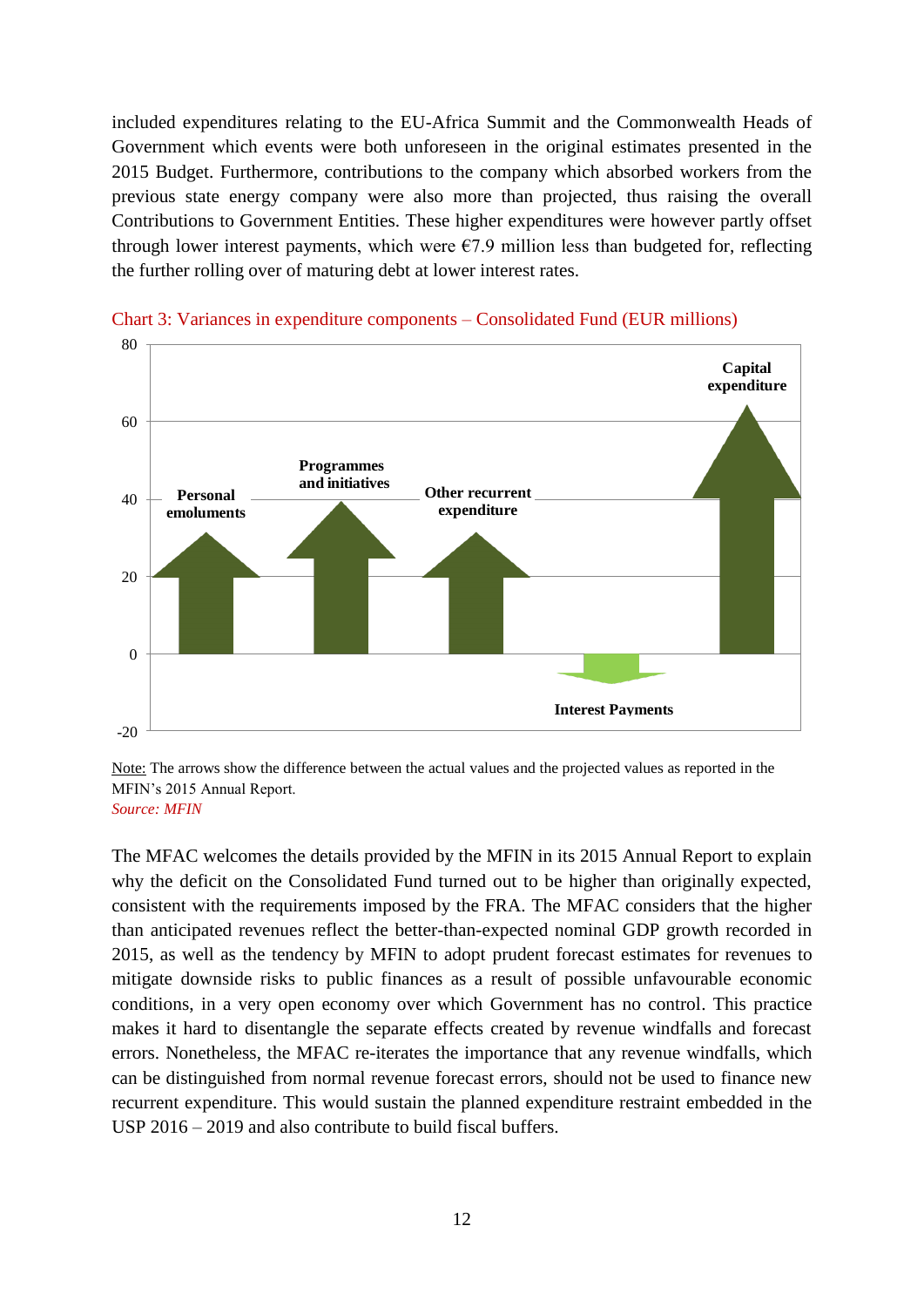The MFAC acknowledges that the expenditure projections prepared by MFIN serve as a cap on approved expenditure. However, the MFAC considers that the robustness of expenditure projections can be further enhanced through stronger monitoring and vigilance, and through an accelerated implementation of the findings of the Comprehensive Spending Review (CSR) exercises, particularly in respect of ambitious expenditure restraint targets. This is important in order to avoid situations where expenditure projections would otherwise need to be subsequently revised upwards. Going forward, as the system of three-year budget plans undertaken by the various Government departments becomes more ingrained, this should contribute to establish more attainable expenditure targets, and thus improve expenditure forecast accuracy. The MFAC acknowledges the exceptional nature of part of the 2015 additional expenditure in view of the necessity to ensure higher absorption of EU funds before their expiry, as well as to organise international events which were not foreseen. The MFAC continues to emphasise the need for expenditure restraint and continuous vigilance to ensure that fiscal commitments are maintained. The possibility of revenue surpluses should not be viewed as an opportunity to extend further permanent expenditure initiatives.

## **4. Developments in the general government balance**

1

Contrary to the pattern exhibited by the Consolidated Fund (on a cash basis), the fiscal turnout compiled according to the ESA accrual-based framework indicates that in 2015 the fiscal balance was marginally better than had been targeted. Indeed, the fiscal deficit was €4.1 million less than targeted in the 2015 USP (see Table 4).<sup>15</sup> As a result, in 2015, the fiscal deficit stood at 1.5% of GDP when compared to the target of 1.6% of GDP.

Both total revenue and total expenditure were higher than originally projected.<sup>16</sup> Total revenue was  $\epsilon$ 131.5 million (3.7%) above the target. Better-than-expected nominal and real economic growth contributed to the additional revenues from current taxes on income and wealth and from taxes on production and imports. This mirrored the cash-based developments which were identified in the previous Section. Out of the additional total revenue, some three-fourths,  $663.9$  million and  $634.0$  million, were respectively derived from the before-mentioned two sources. An additional  $E14.8$  million was in turn generated through higher market output by Extra-Budgetary Units (EBUs).<sup>17</sup>

As for total expenditure, this exceeded the target by  $\epsilon$ 127.4 million (3.5%). Practically half of this slippage,  $\epsilon$ 59.9 million was driven by the larger outlays on gross fixed capital formation. Most of the latter expenditures were however EU-funded. Thus, the impact on the fiscal

<sup>&</sup>lt;sup>15</sup> The fiscal targets reproduced in the Table are based on the 2015 USP, which had been updated when compared to the Draft Budgetary Plan (DBP) for 2015 published in October 2014. While the fiscal deficit target remained unchanged at 1.6% of GDP, the revenue-to-GDP ratio was revised upwards from 41.8% to 42.6% and the expenditure-to-GDP ratio was revised upwards from 43.4% to 44.2%.

<sup>&</sup>lt;sup>16</sup> The fiscal data compiled on the basis of the ESA framework relies on estimates and hence these are to be considered as provisional and subject to possible revisions in future.

<sup>&</sup>lt;sup>17</sup> EBUs are entities forming part of general government but which are not accounted for within the Departmental Accounting System (DAS) of central government.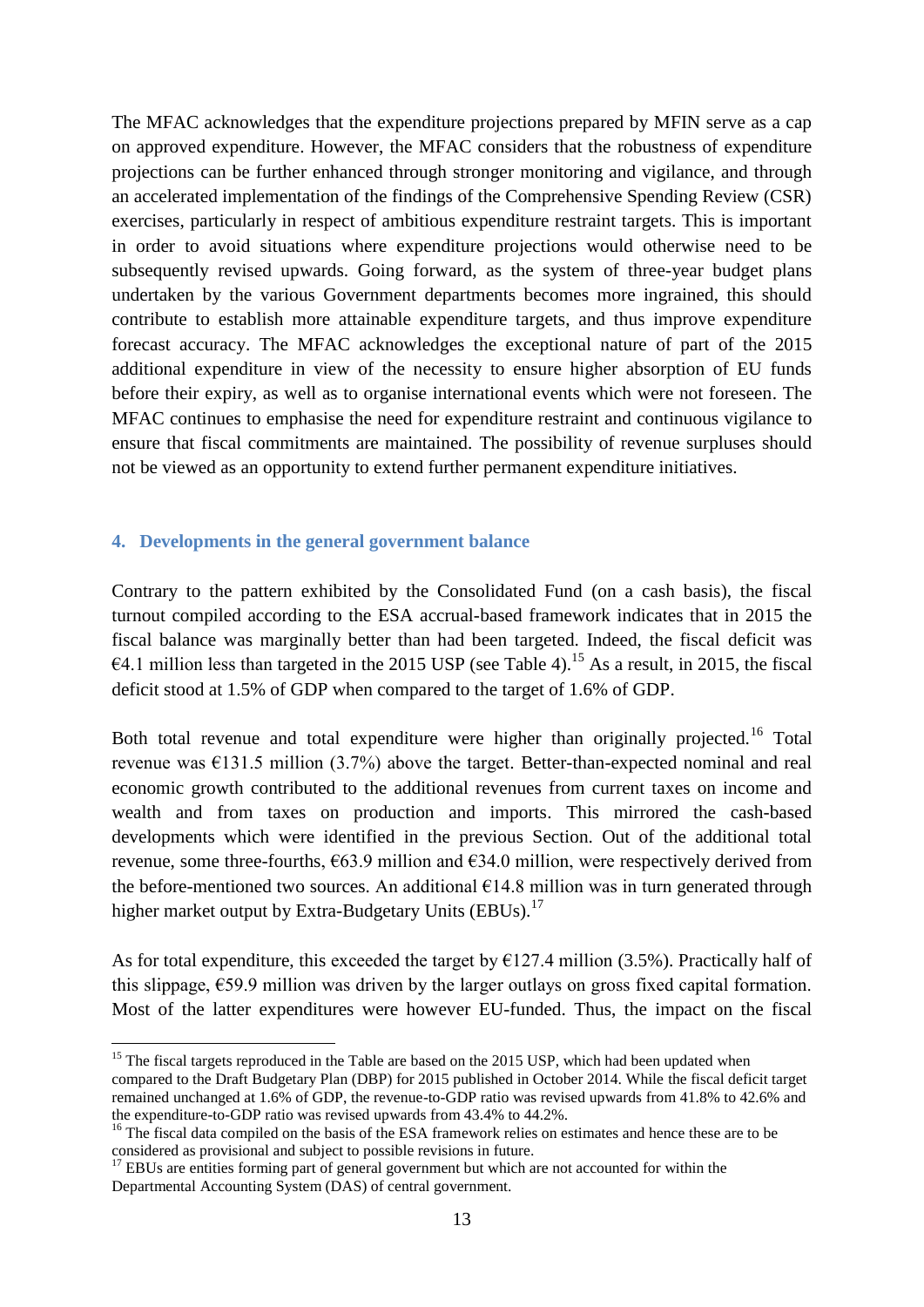balance was limited to the national co-financing element. Although a significant portion of EU funds were not actually received in 2015, according to the ESA guidelines, these were imputed, since they are reasonably certain to be received.<sup>18</sup>

|                                            | <b>2015 USP</b> | <b>Actual</b> | <b>Difference</b> |
|--------------------------------------------|-----------------|---------------|-------------------|
| <b>Total revenue</b>                       | 3,551.5         | 3,683.1       | 131.5             |
| of which:                                  |                 |               |                   |
| Current taxes on income and wealth         | 1,173.6         | 1,237.6       | 63.9              |
| Taxes on production and imports            | 1,155.1         | 1,189.1       | 34.0              |
| Market output and output for own final use | 217.9           | 232.8         | 14.8              |
| <b>Total expenditure</b>                   | 3,684.6         | 3,812.1       | 127.4             |
| of which:                                  |                 |               |                   |
| Gross fixed capital formation              | 342.5           | 402.3         | 59.9              |
| Compensation of employees                  | 1,082.4         | 1,116.4       | 34.0              |
| Intermediate consumption                   | 566.6           | 596.5         | 29.9              |
| <b>General government balance</b>          | $-133.1$        | $-129.0$      | 4.1               |
| as % of GDP                                | $-1.6$          | $-1.5$        | 0.1               |

Table 4: Main developments in the general government balance – ESA basis (EUR millions)

*Source: MFIN*

Spending on compensation of employees and on intermediate consumption likewise exceeded the targets, respectively by  $\epsilon$ 34.0 million and  $\epsilon$ 29.9 million. In the first case this probably reflected both a higher level of public sector employment as well as a faster average public sector wage increase. In the case of intermediate consumption, this was the result of higherthan-expected spending by EBUs, the EU-Africa migration summit and the 'Childcare for all' scheme, among others. On the other hand, the MFAC positively notes that expenditure related to social benefits and social transfers in kind, interest expenditure, subsidies and other expenditure were reasonably close to the target.

The MFIN is invited to ensure that going forward the actual spending on compensation of employees be closer to the targets. Forecast accuracy would increase through more precise information about the expected year-end headcount, seniority structures, overtime pay and bonuses.<sup>19</sup> Indeed, this expenditure element is largely discretionary and reasonably within

<sup>&</sup>lt;u>.</u>  $18$  On the other hand, no such imputation was made with respect to the Consolidated Fund.

<sup>&</sup>lt;sup>19</sup> In this respect, it is pertinent to note that additional efforts should be made to establish the figure for employment within general government, in a more timely manner.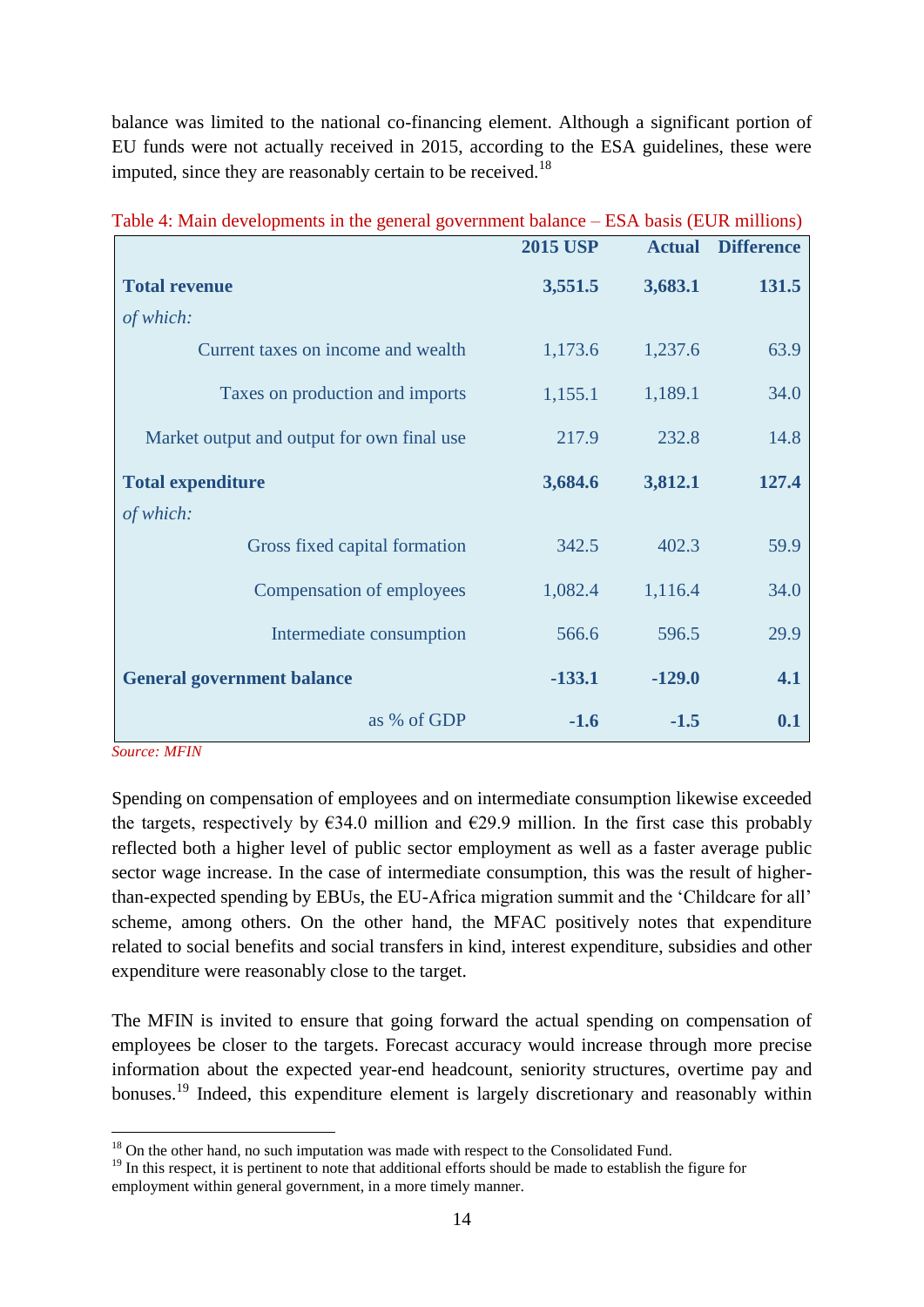control of the Government.<sup>20</sup> The MFAC believes it is possible to improve the forecasting accuracy for this budget component, particularly when considering that the USP presents the in-year forecast, when data at least up till March should be available and the short term employment plans for the rest of the year should be rather clear. The MFAC is aware that under the new public service regulations that came into force in February 2016, certain departments have been given flexibility to utilise the allocation of funds for wages as deemed fit, thereby allowing for some flexibility in terms of employment levels provided that the overall expenditure envelope for compensation of employees is not exceeded. It is thus essential that appropriate budget controls are maintained to ensure that such expenditure envelope is fully respected.

# **5. Compliance with the budgetary rule**

Article (8) of the FRA requires that 'the annual structural balance of the general government is converging towards the medium-term budgetary objective in line with the timeframe set in accordance with the 1997 Surveillance and Coordination Regulation'. This requires that the structural effort, that is, the change in the fiscal balance-to-potential-GDP ratio, net of cyclical and one-off effects, must amount to at least 0.5pp annually. In good times, that is, when economic conditions are considered to be rather buoyant, the structural effort must actually be higher.<sup>21</sup> Indeed, the European Commission's (COM) 2015 Country Specific Recommendations for Malta indicated that a fiscal adjustment of 0.6% of GDP was required for  $2015^{22}$ 

In this respect, in the USP published in April 2015 the Government had targeted a structural effort of 0.7pp, with the structural deficit targeted to decline from 2.7% of potential GDP in 2014 to 2.0% of potential GDP in 2015. However, as a result of some special developments and factors, the structural deficit for 2014 has been re-estimated to 2.3% of potential GDP in 2014 while that for 2015 was estimated at 2.3% of potential GDP. This meant that in practice no structural adjustment has been undertaken during 2015, falling short of the 0.6pp requirement. The MFAC takes note of the clear explanations provided in the MFIN's Annual Report as to the inter-related factors which have contributed to this deviation from the original plans (see Diagram 1 and Table 5).

Two factors behind the observed deviation are directly related to fiscal developments (shaded in blue in Diagram 1), while the other two factors are related to macroeconomic conditions (shaded in green in Diagram 1). Viewed differently, three factors could be considered to be beyond the direct control of the Government (indicated with grey arrows), with the other factor (indicated with a light brown arrow), was the result of a policy decision, in respect of

<u>.</u>

 $20$  In this sense, compensation of employees is largely deterministic.

<sup>&</sup>lt;sup>21</sup> For further details, refer to Box 3 in the MFAC's Report "An Assessment of the Medium-Term Fiscal

Strategy 2015 – 2018, Annual report 2014 and Half-Yearly Report 2015 published by the Ministry for Finance", available on the MFAC's website.

<sup>&</sup>lt;sup>22</sup> For further details refer to [http://ec.europa.eu/malta/news/2015-country-specific-recommendations-malta\\_en.](http://ec.europa.eu/malta/news/2015-country-specific-recommendations-malta_en)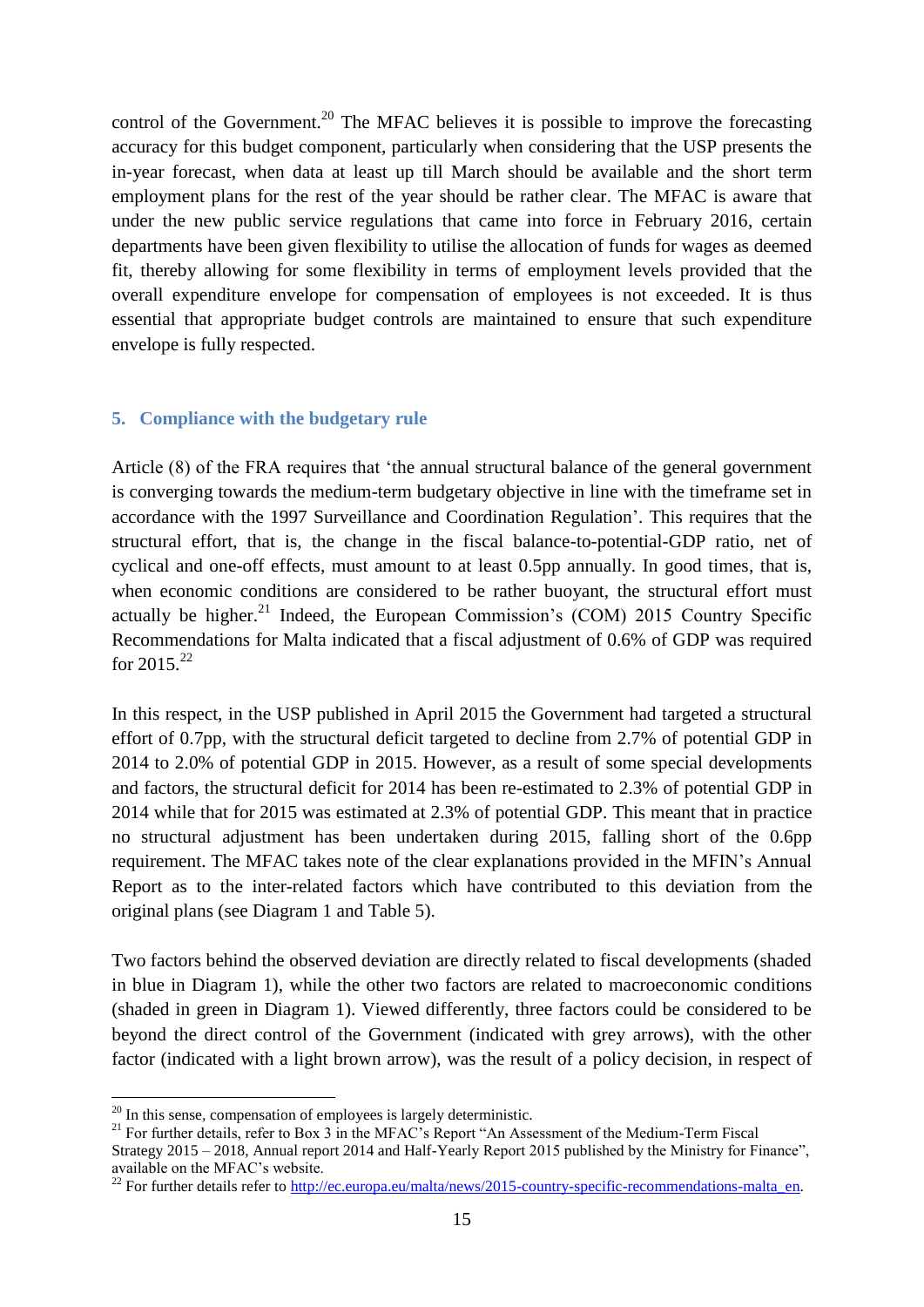the co-financing element related to EU-funded projects which in the Budget were underestimated.

The downward revision in the headline fiscal deficit for 2014, from 2.1% of GDP to 2.0% of GDP, meant that the starting point for fiscal consolidation was slightly more advanced. Hence, this required a slightly more ambitious headline fiscal target for 2015, in order to carry forward the better starting point for public finances at the beginning of the year, while undertaking the envisaged improvement in percentage points compared to the previous year.



Diagram 1: Main determinants of the lack of structural effort undertaken during 2015

*Source: MFIN*

# Table 5: Structural adjustment

|                                                 | <b>2015 USP</b> | <b>Actual</b> | <b>Difference</b> |
|-------------------------------------------------|-----------------|---------------|-------------------|
|                                                 | $\%$            | $\%$          | pp                |
| General government balance                      | $-1.6$          | $-1.5$        | 0.1               |
| One-off and other temporary measures            | 0.1             | 0.1           | 0.0               |
| Output gap                                      | 0.5             | 1.6           | 1.1               |
| Cyclically-adjusted budget balance              | $-1.8$          | $-2.2$        | $-0.4$            |
| <b>Structural balance</b>                       | $-2.0$          | $-2.3$        | $-0.3$            |
| Structural adjustment<br>$\sim$<br>$\mathbf{X}$ | 0.7             | 0.0           | $-0.7$            |

*Source: MFIN*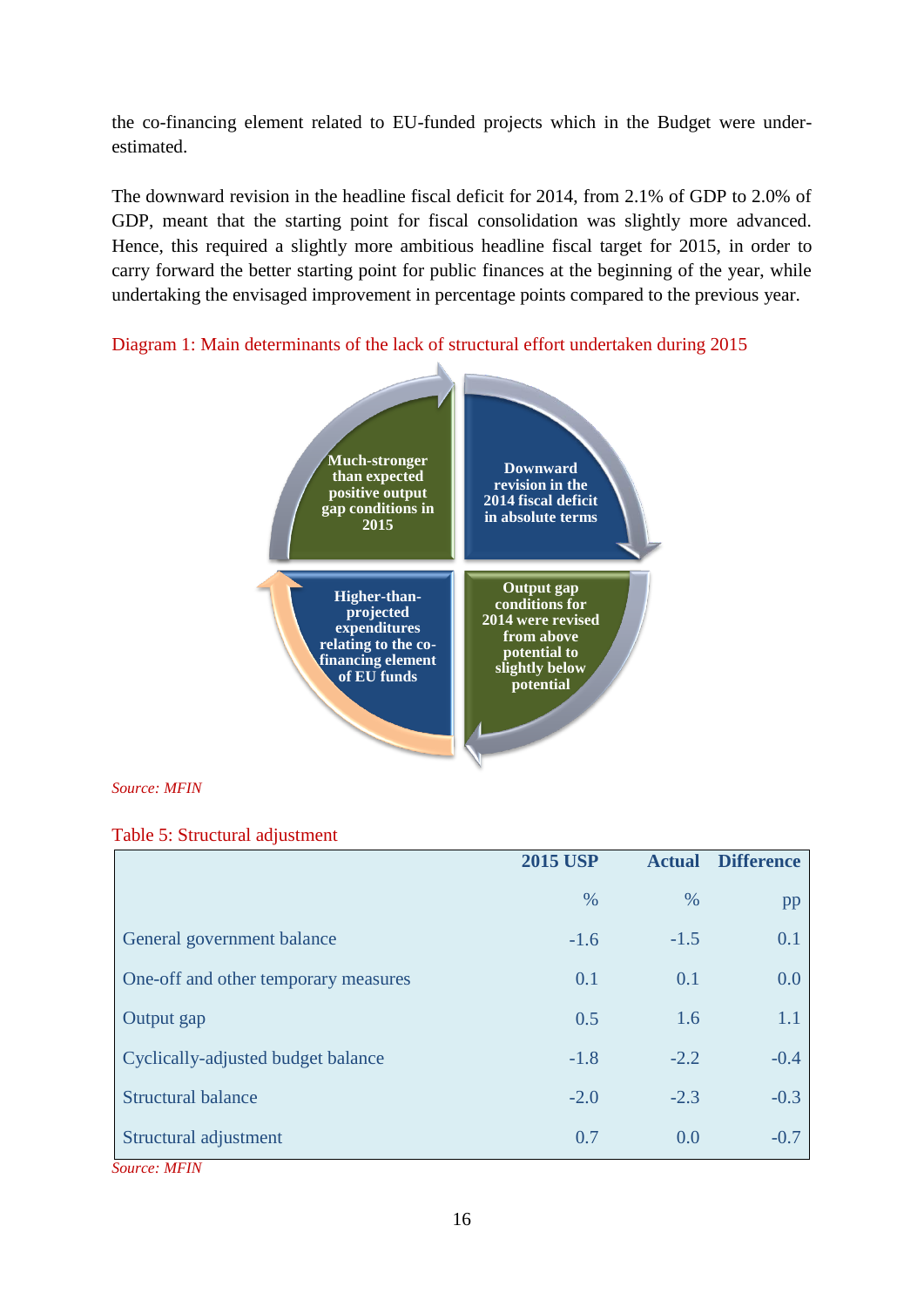At the same time, the macroeconomic conditions against which fiscal policy was assessed were significantly different than had been anticipated. Indeed, while the ex-ante conduct of fiscal policy was planned on the basis of an assumed stability in output gap conditions between 2014 and 2015, constant at 0.5% of potential output, the latest estimates placed the output gap at -0.1% in 2014 and 1.6% of potential output in 2015. Thus, whereas the MFIN was anticipating that cyclical conditions would not play an important contributory role to the improvement in the headline fiscal balance for 2015, on the basis of the latest estimates undertaken four months after the end of 2015, the realised improvement was practically fully ascribed to the cyclical developments, which resulted in a significant swing in output gap conditions.

Moreover, owing to the fact that certain amounts of EU funds under the Programme Period 2007-2013 were going to expire by the end of 2015, the Government took a conscious decision to boost its effort to try to tap in the remaining EU funds, which thus necessitated higher expenditures as part of the co-financing element.

The MFAC acknowledges that the simultaneous materialisation of these four factors derailed the Government's plans for the 2015 consolidation in structural terms. Owing to the frequent revisions and volatility in the past data, particularly the macroeconomic data, and to a much lesser extent also in the fiscal data, it is challenging to meet precisely the structural consolidation requirement on an annual basis, in real time. Indeed, as was the case in 2015, there were significant differences between ex-ante and ex-post conditions. The MFAC also acknowledges that these developments were rather exceptional and could not have been anticipated precisely. At the same time, the high expenditure necessary for the co-financing element of EU funds created only a temporary impact in 2015 which will be reversed in 2016. Moreover, in its assessment of Malta's 2016 – 2019 USP, the COM had concluded that in view of the before-mentioned factors, 'it seems difficult to conclude on a significant deviation' as a result of the lack of actual structural effort undertaken during 2015, and that without the exceptional developments 'the structural balance pillar would have pointed to compliance with the required adjustment towards the MTO'.

Indeed, the non-repetition of certain expenditures should contribute towards the attainment of the required structural effort for 2016. In this respect, the MFAC welcomes the Government's plans to meet the 0.6pp structural adjustment requirement in 2016, also by means of an additional  $E15$  million cut in expenditure. Indeed, the 2016 USP indicates that in 2016, structural adjustment could amount to 0.8pp, or 0.2pp in excess of the requirement in terms of the SGP. The  $E15$  million additional measures were announced following the ex-post realisation of the lack of structural adjustment undertaken in 2015. This is important to ensure that no 'significant deviation' over a two-year period takes place from the recommended structural adjustment towards the MTO, when combining fiscal years  $2015$  and  $2016$ <sup>23</sup> In this respect, it is pertinent to note that, should the COM, in due course, establish that a

1

 $^{23}$  Except in the year following the correction of an excessive deficit, the COM generally considers the existence of 'significant deviation' on the basis of two-year averages rather than focusing on a single year.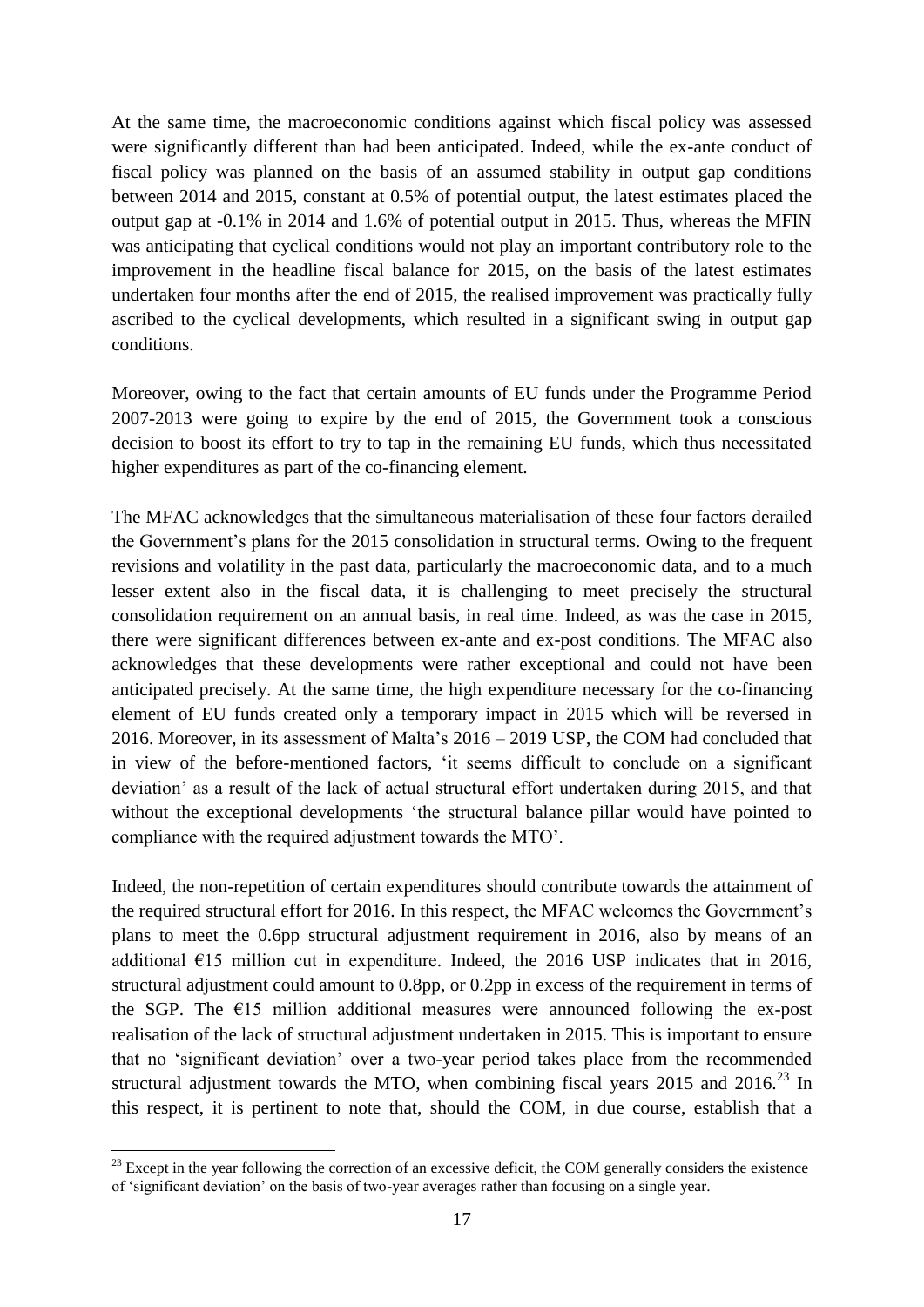'significant deviation' has taken place and issue a warning pursuant to Article 6(2) of Council Regulation (EC) No. 1466/97, Article 11 of the FRA contemplates that a corrective plan must be formulated and submitted to Parliament within two months.

The MFAC encourages the MFIN to continue to strengthen its assessment of macroeconomic conditions, to be able to suggest and undertake possible corrective action in the timeliest way possible. Indeed, the very high quarterly economic growth rates that were being registered in 2015 would have suggested that there was the concrete possibility that output gap conditions could have turned out more buoyant than originally expected. In turn, this would have raised the issue that a more ambitious reduction in the fiscal deficit, in absolute terms, would have been necessary to comply with the annual structural effort requirement. In this respect, the MFAC re-iterates its recommendation that the MFIN should pay increasing attention to the structural balance, similar to the focus on the headline balance. This is necessary so as to correctly identify possible revenue windfalls, as a result of better-than-expected macroeconomic conditions, and endeavour that these are not channelled into new current expenditure.

# **6. Compliance with the debt rule**

Article 9 of the FRA requires that 'when the ratio of general government debt to gross domestic product at market prices exceeds 60 per cent, the ratio shall be reduced in accordance with the 1997 Excessive Deficit Regulation until the ratio reaches 60 per cent'. This requires that public debt, when expressed as percentage of GDP embarks on a continuous downward trajectory, to gradually reach the threshold of  $60\%$ <sup>24</sup>

As the MFIN had anticipated, the debt-to-GDP ratio was scaled down during 2015. Indeed, the 2016 USP indicated that public debt ratio declined faster than originally targeted in the 2015 USP, settling at 63.9% of GDP against the previous projection of 66.8% of GDP (see Chart 4).

When focusing on the contributors to the observed debt dynamics, the main discrepancy between the projections shown in the 2015 USP and the calculations included in the 2016 USP relate to the GDP growth and inflation effects, which contributed to an actual downward push of around 4pp and 1.4pp respectively over 2014, or 2.3pp more than had been envisaged in the 2015 USP.<sup>25</sup> This mirrors the exceptionally high nominal GDP growth which was recorded in 2015. This more than compensated for the upward push created by stock-flow adjustments which were slightly higher than planned. The MFAC welcomes that in the USP 2016 – 2019, the MFIN increased the amount of details about stock-flow adjustments when compared to the same report published the year before. In the same spirit, the MFAC

<u>.</u>

<sup>&</sup>lt;sup>24</sup> The debt rule requires that the debt-to-GDP ratio should fall by an average of one-twentieth of the excess between the actual debt ratio and the threshold of 60% of GDP.

 $25$  Inflation contributes to lower the debt ratio, as it raises nominal GDP.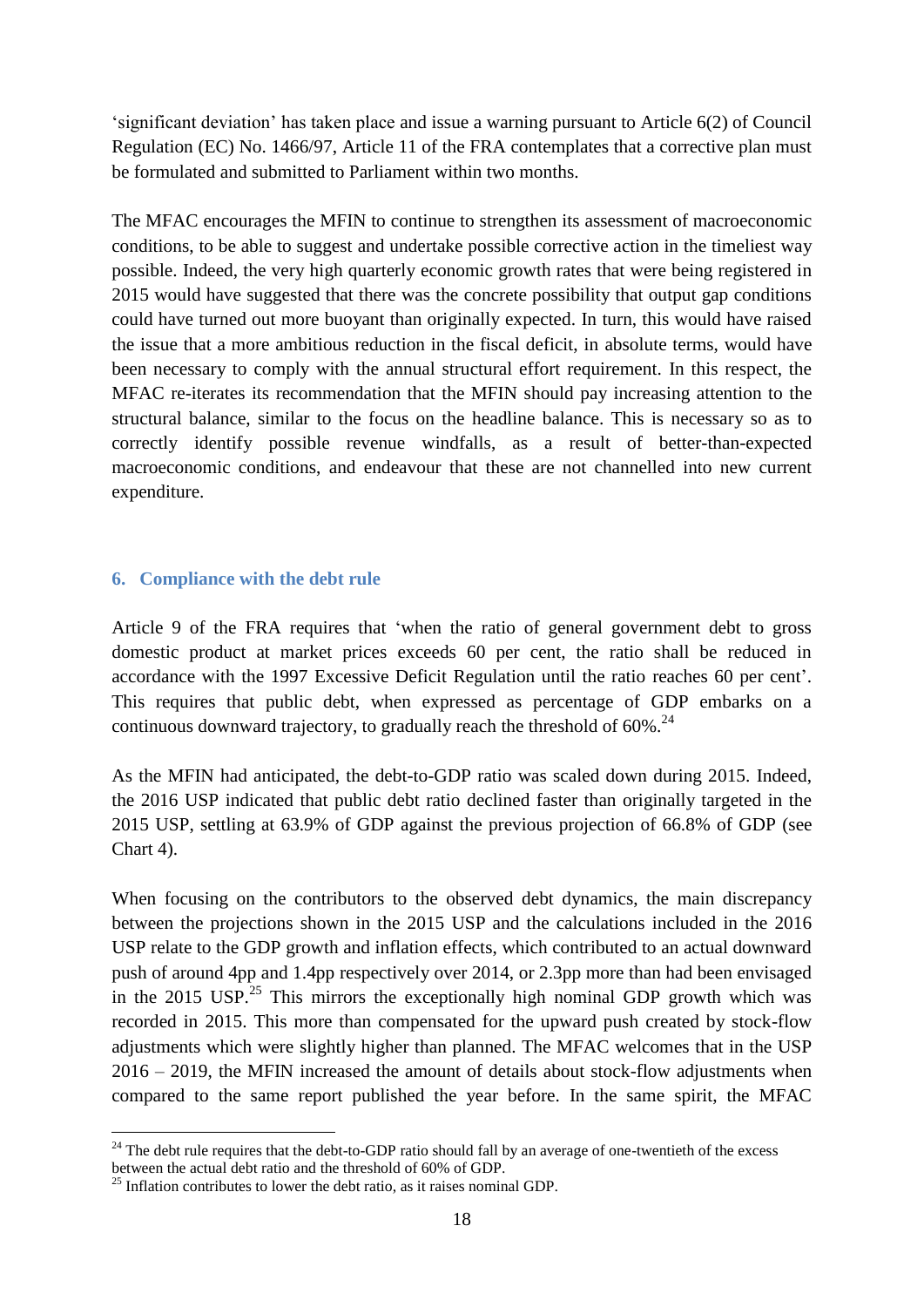encourages the MFIN to expand further the coverage of the Annual Report, to provide details whenever the actual stock-flow adjustments deviate from the projections, as was the case in 2015.





*Source: MFIN*

Besides the nominal GDP growth factor, other two factors contributed to the downward push in the public debt ratio in 2015 (see Diagram 2). The ratio for public debt as at end 2014 was slightly lower than originally estimated, reflecting a lower outstanding level of Treasury bills. This created a favourable base effect which was carried forward onto 2015.





*Source: MFIN*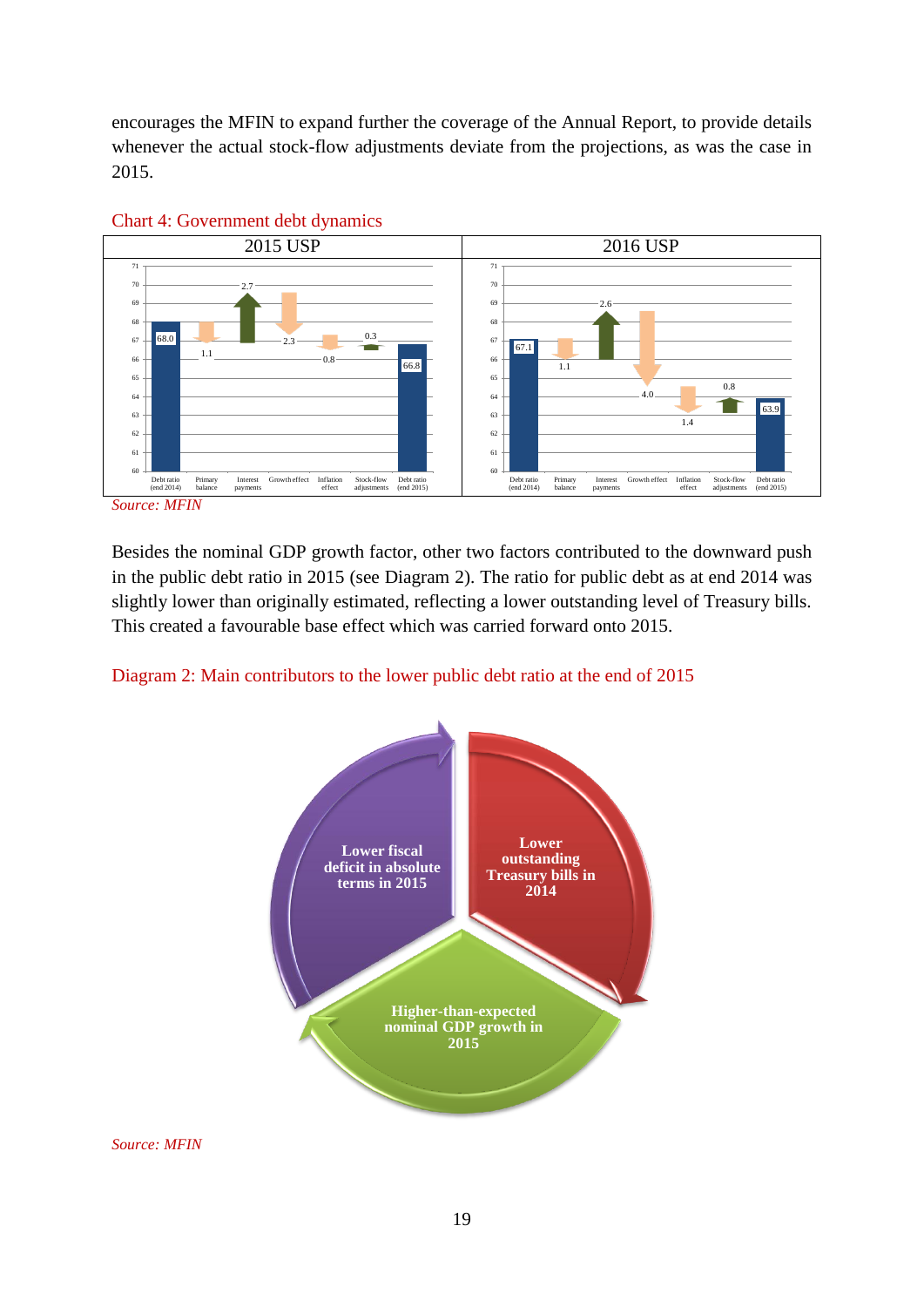The MFAC welcomes the reduction in the public debt ratio achieved in 2015. The MFAC also encourages the Government to maintain the momentum towards the MTO of a balanced budget by 2019, which will also help to bring public debt within the 60% threshold within the next few years.<sup>26</sup>

## **7. Conclusion and final recommendations**

The MFIN's Annual Report 2015, which was published for the second time, is a useful exercise in promoting greater fiscal transparency and accountability. It provides adequate details and explanations to enable a valid ex-post assessment of the fiscal turnout for the previous year. The MFAC considers the report to meet the requirements prescribed in Article 41 of the FRA.

The MFAC would like to draw attention to the fact that whereas the structural balance pillar and the debt criterion are explicitly referred to in the FRA, through the budgetary rule (Article 8) and the debt rule (Article 9), the SGP specifies another principle, namely the expenditure benchmark, which must be taken into account when assessing adjustment towards the MTO. The MFAC acknowledges that the expenditure benchmark is only indirectly referred to in the FRA (Article 11), specifically in the case that a warning of a significant deviation is issued by the COM on the basis of the expenditure benchmark in terms of Article 6 of Council Regulation (EC) No. 1466/97. Nevertheless, the MFAC considers the evaluation of compliance with the expenditure benchmark of importance and in this respect would welcome the possibility that the MFIN also dedicates a specific section to the analysis of the expenditure benchmark in its Annual Report. This would ensure a more comprehensive ex-post assessment of the conduct of fiscal policy during the previous year in the context of the Government's European commitments, in particular the terms of the SGP.

The MFAC also notes that in the Annual Report the MFIN stated that it "... has taken note of many of the MFAC proposals" and that the " Ministry has also held preliminary discussions with the MFAC to exchange views on these observations and further meetings are envisaged to ensure continued progress".<sup>27</sup> The MFAC looks forward to such meetings which should be very instrumental in enhancing further the open and positive dialogue with the MFIN.

At the same time, the Council invites the MFIN to evaluate the merit of using its Annual Report to make public its views on the various recommendations made by the MFAC throughout the year, also summarised in the MFAC's first Annual Report, as this would strengthen further the institutional dialogue and add more fiscal transparency.<sup>28</sup>

1

<sup>&</sup>lt;sup>26</sup> Article 10(1) of the FRA states that 'the lower limit of the medium-term budgetary objective shall be an annual structural balance of the general government of minus 0.5 per cent of gross domestic product at market prices'.

<sup>27</sup> Source: Malta: Annual Report 2015, page 7.

<sup>&</sup>lt;sup>28</sup> The recommendations made between January 2015 and January 2016 are explained in Chapter 3 of the MFAC's First Annual Report and Statement of Accounts 2015.